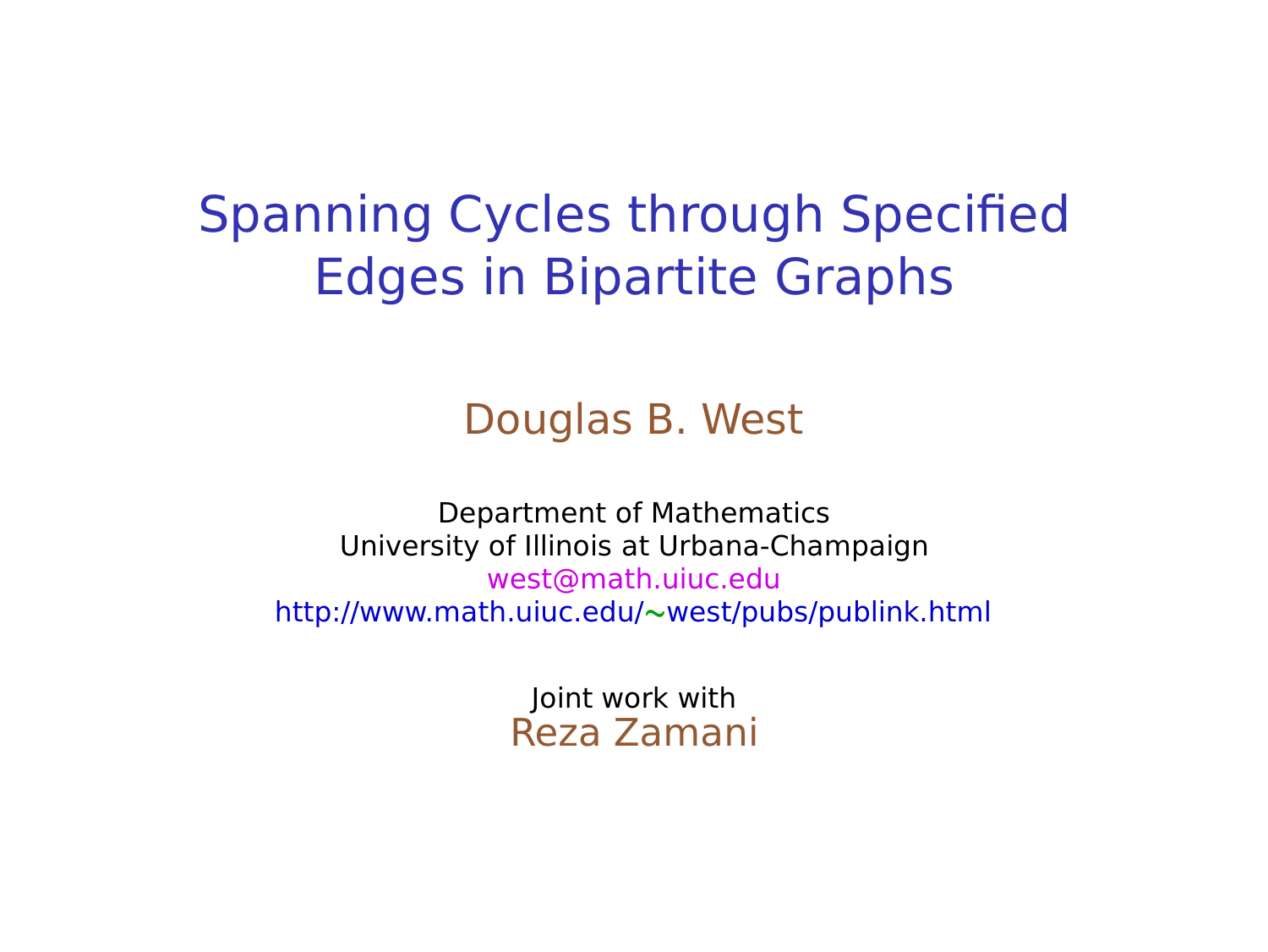**Def.** In graph G, let  $\sigma_2(G) = \min\{d(x) + d(y) : x \leftrightarrow y\}$ . For an  $X$ , Y-bigraph  $G$ , let  $\sigma(G) = \min\{d(x) + d(y): x \in X, y \in Y, x \leftrightarrow y\}.$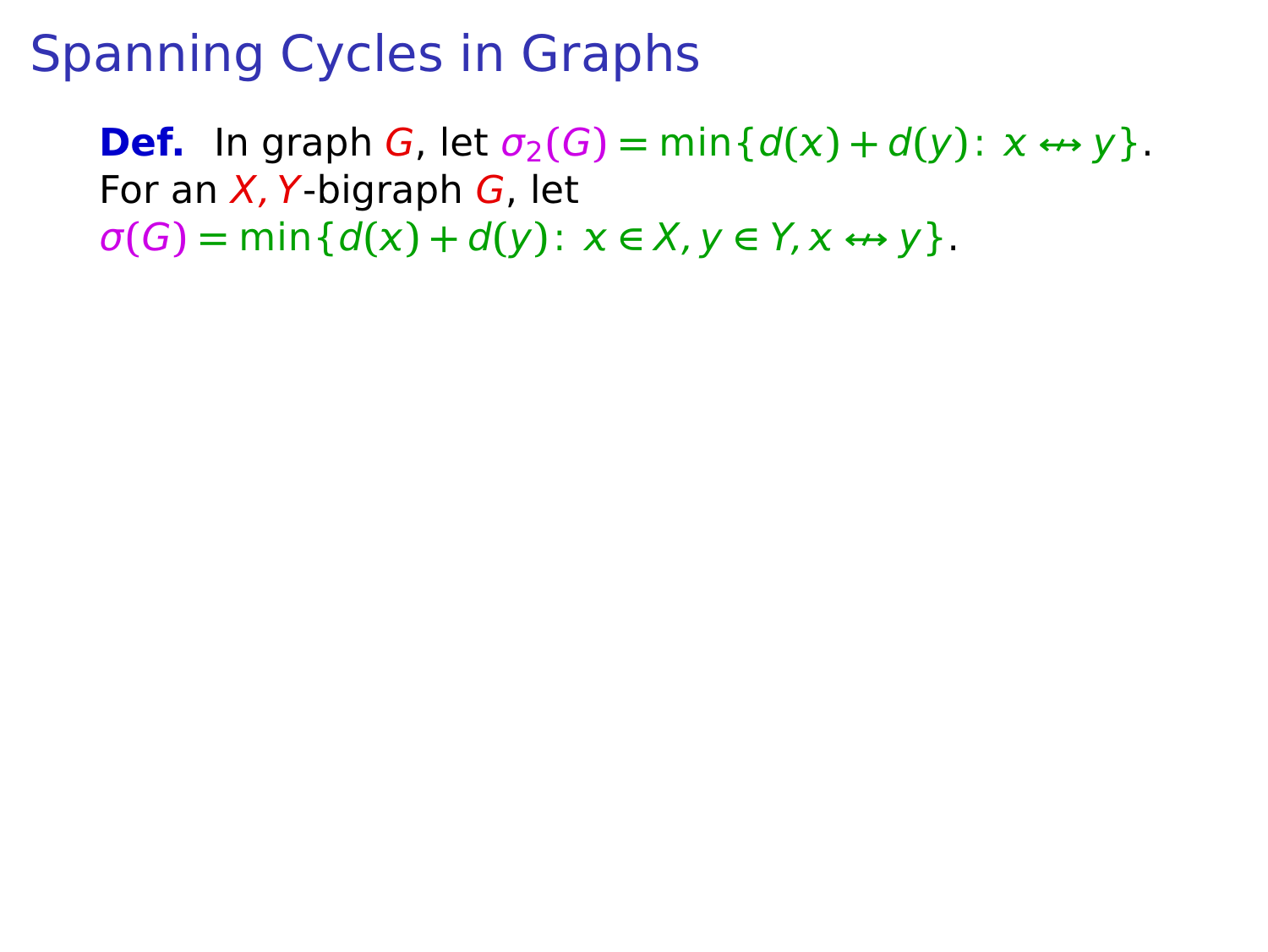**Def.** In graph G, let  $\sigma_2(G) = \min\{d(x) + d(y) : x \leftrightarrow y\}$ . For an  $X$ , Y-bigraph  $G$ , let  $\sigma(G) = \min\{d(x) + d(y) : x \in X, y \in Y, x \leftrightarrow y\}.$ 

Always  $|V(G)| = n$ . For an X, Y-bigraph,  $|X| = |Y| = n/2$ .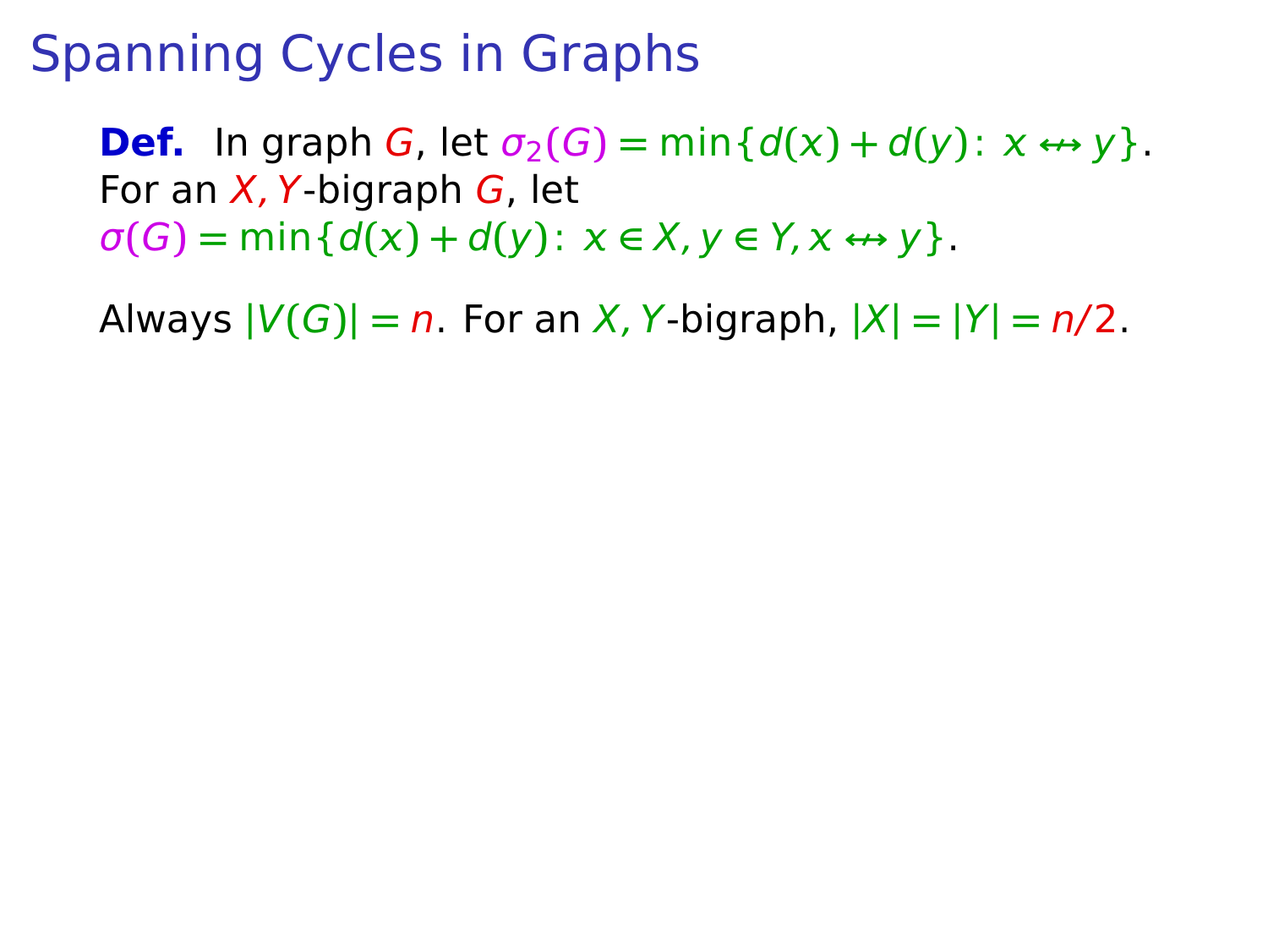**Def.** In graph G, let  $\sigma_2(G) = \min\{d(x) + d(y) : x \leftrightarrow y\}$ . For an  $X$ , Y-bigraph  $G$ , let  $\sigma(G) = \min\{d(x) + d(y) : x \in X, y \in Y, x \leftrightarrow y\}.$ 

Always  $|V(G)| = n$ . For an X, Y-bigraph,  $|X| = |Y| = n/2$ .

**Thm.** Sufficient conditions for spanning cycles: (Ore [1960]) σ2**(**G**) ≥** n. (Moon-Moser [1963]) G is bipartite and σ**(**G**)≥**n/2**+**1.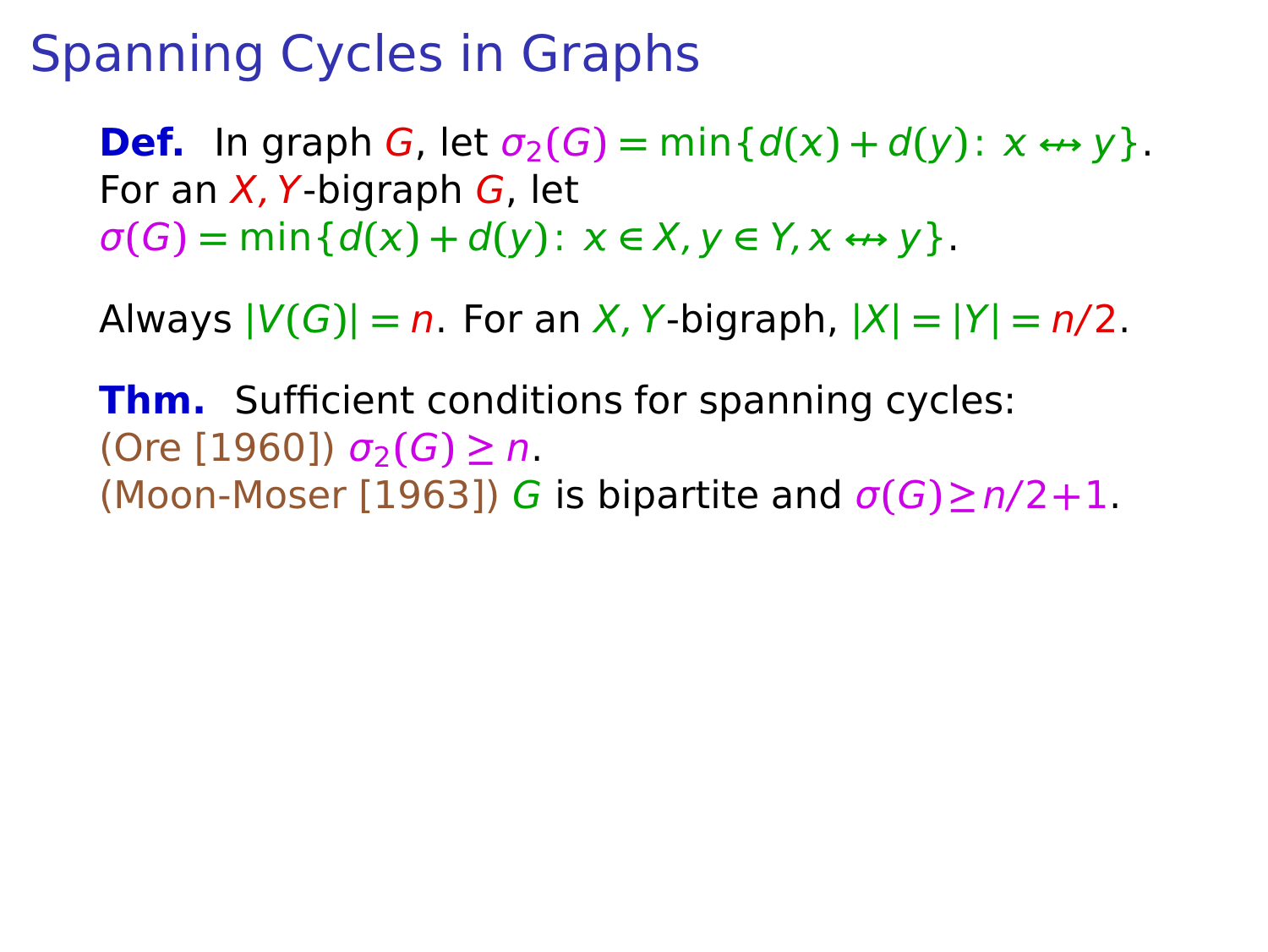**Def.** In graph G, let  $\sigma_2(G) = \min\{d(x) + d(y) : x \leftrightarrow y\}$ . For an  $X$ , Y-bigraph  $G$ , let  $\sigma(G) = \min\{d(x) + d(y) : x \in X, y \in Y, x \leftrightarrow y\}.$ 

Always  $|V(G)| = n$ . For an X, Y-bigraph,  $|X| = |Y| = n/2$ .

**Thm.** Sufficient conditions for spanning cycles:  $($ Ore [1960])  $σ_2(G) ≥ n$ . (Moon-Moser [1963]) G is bipartite and σ**(**G**)≥**n/2**+**1.

**Ex.**  $K_{a,q} + K_{n/2-a,n/2-a}$ , where "+" is disjoint union.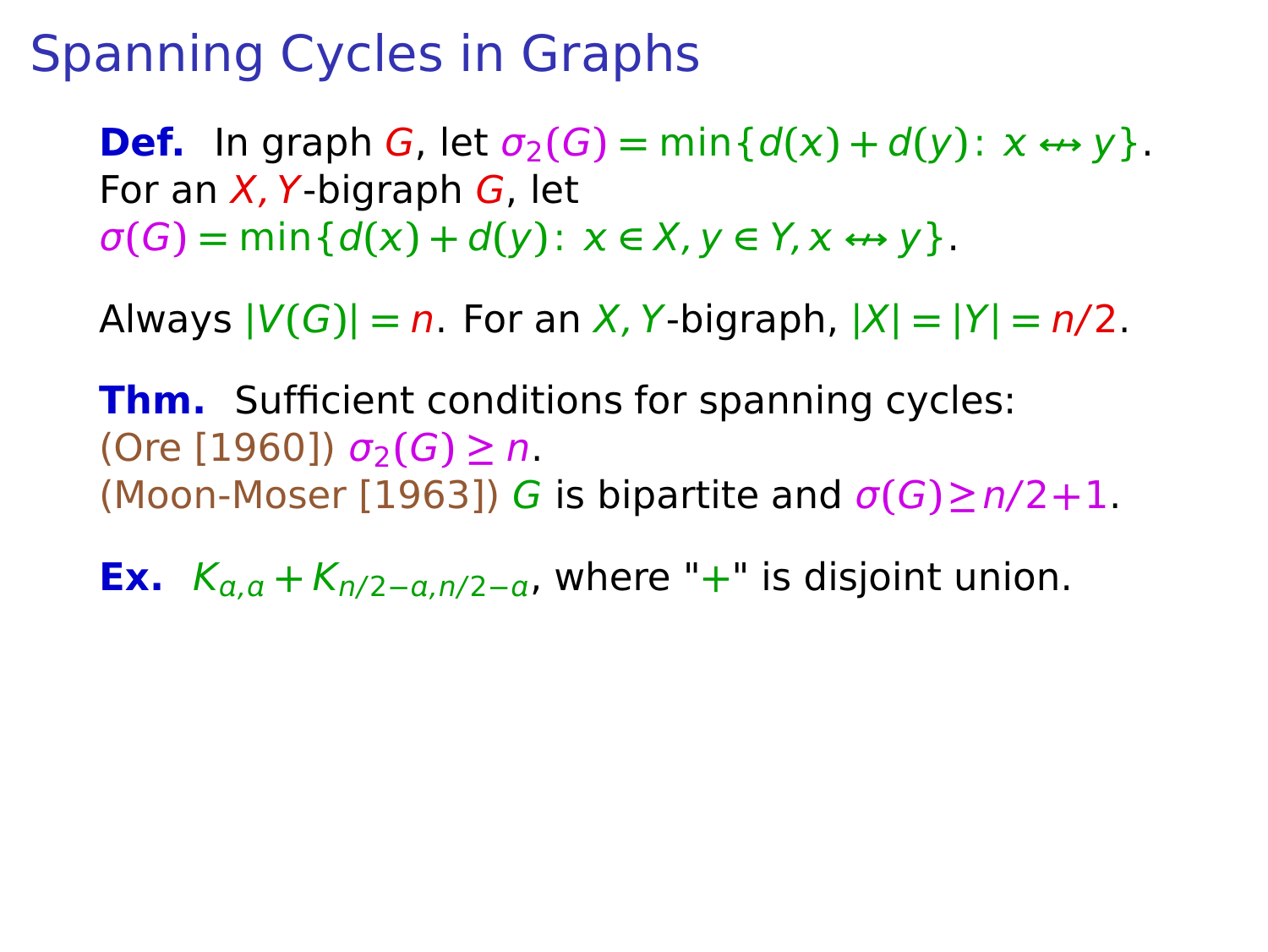**Def.** In graph G, let  $\sigma_2(G) = \min\{d(x) + d(y) : x \leftrightarrow y\}$ . For an  $X$ , Y-bigraph  $G$ , let  $\sigma(G) = \min\{d(x) + d(y) : x \in X, y \in Y, x \leftrightarrow y\}.$ 

Always  $|V(G)| = n$ . For an X, Y-bigraph,  $|X| = |Y| = n/2$ .

**Thm.** Sufficient conditions for spanning cycles: (Ore [1960]) σ2**(**G**) ≥** n. (Moon-Moser [1963]) G is bipartite and σ**(**G**)≥**n/2**+**1.

**Ex.**  $K_{a,a} + K_{n/2-a,n/2-a}$ , where "+" is disjoint union.

**Def.** A graph G is F-Hamiltonian, where  $F \subseteq E(G)$ , if G has a spanning cycle containing F.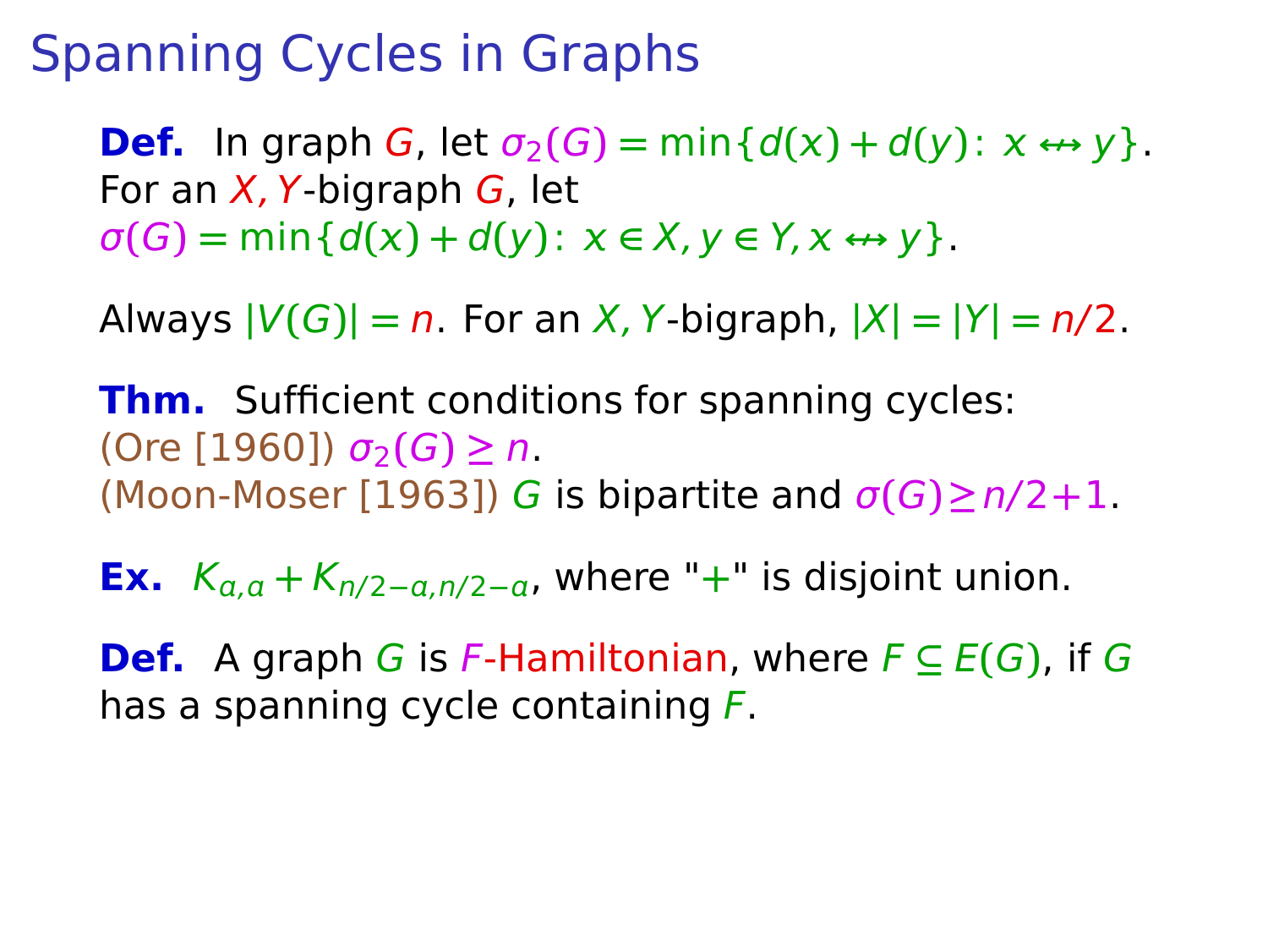**Def.** In graph G, let  $\sigma_2(G) = \min\{d(x) + d(y) : x \leftrightarrow y\}$ . For an  $X$ , Y-bigraph  $G$ , let  $\sigma(G) = \min\{d(x) + d(y) : x \in X, y \in Y, x \leftrightarrow y\}.$ 

Always  $|V(G)| = n$ . For an X, Y-bigraph,  $|X| = |Y| = n/2$ .

**Thm.** Sufficient conditions for spanning cycles:  $(Ore [1960]) σ<sub>2</sub>(G) ≥ n.$ (Moon-Moser [1963]) G is bipartite and σ**(**G**)≥**n/2**+**1.

**Ex.**  $K_{a,q} + K_{n/2-a,n/2-a}$ , where "+" is disjoint union.

**Def.** A graph G is F-Hamiltonian, where  $F \subseteq E(G)$ , if G has a spanning cycle containing F.

**Thm.** Suffic. for F-Hamilt. when F is perfect matching: (Häggvist [1979]) σ2**(**G**) ≥** n **+** 1. (Las Vergnas [1972]) G is bipartite and σ**(**G**)≥**n/2**+**2.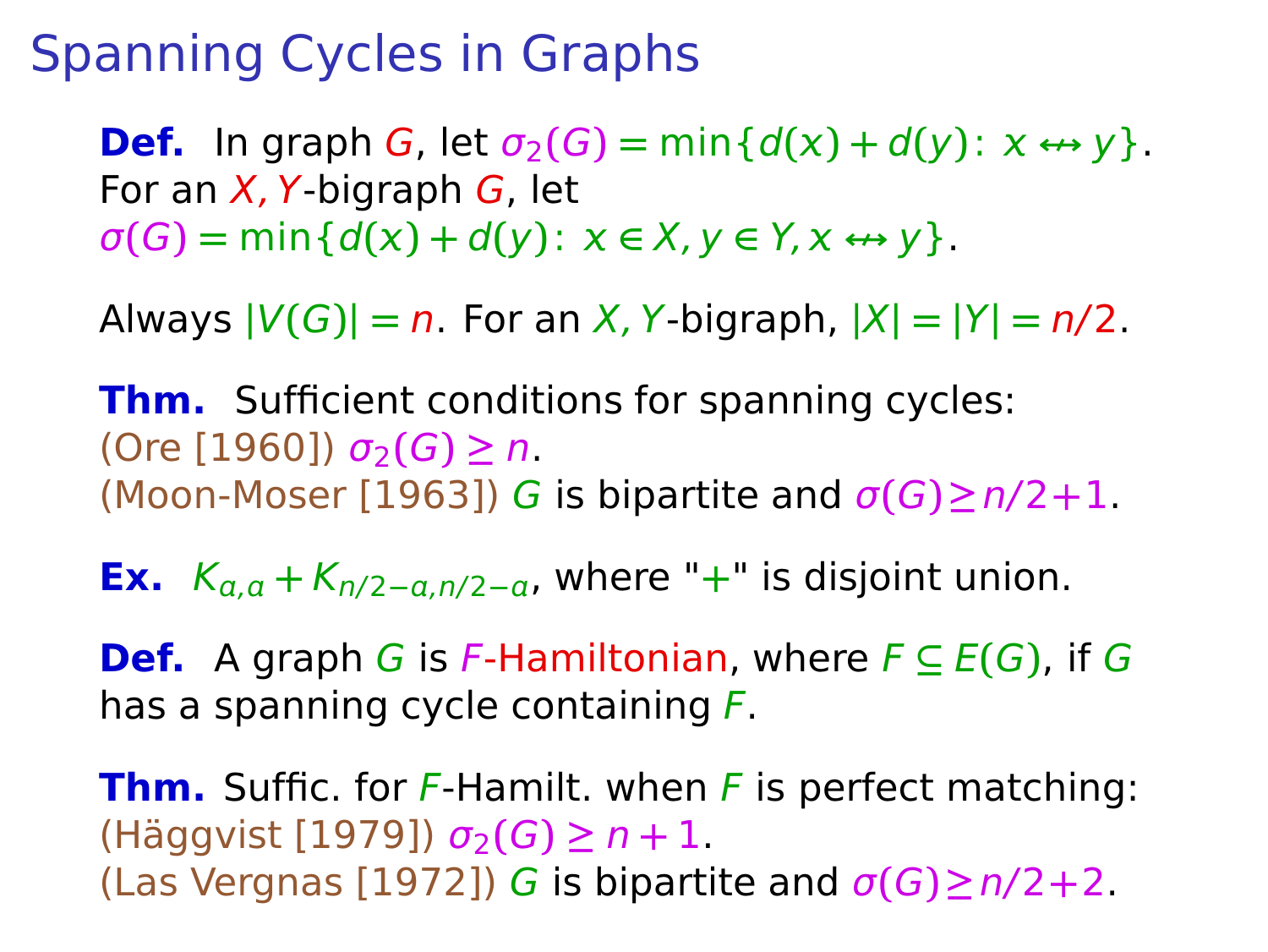**Thm.** (Pósa [1963]) If F consists of k edges forming t disjoint paths in G, and  $\sigma_2(G) \geq n+k$ , then G is F-Hamilt.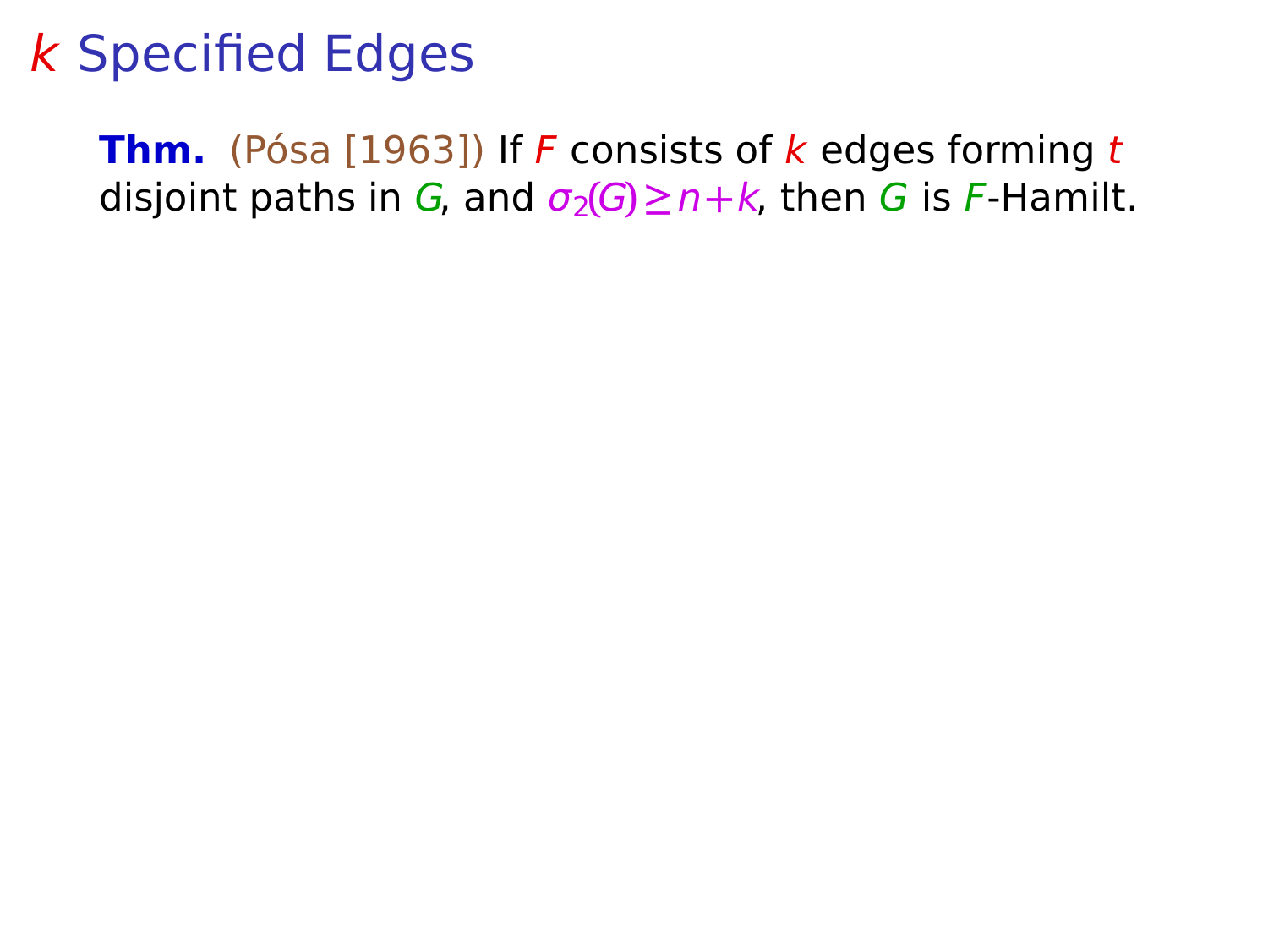**Thm.** (Pósa [1963]) If F consists of k edges forming t disjoint paths in G, and  $\sigma_2(G) \ge n+k$ , then G is F-Hamilt.

Faudree-Gould-Jacobson [2009] also guaranteed cycles of all lengths at least  $2t + k$  (same threshold).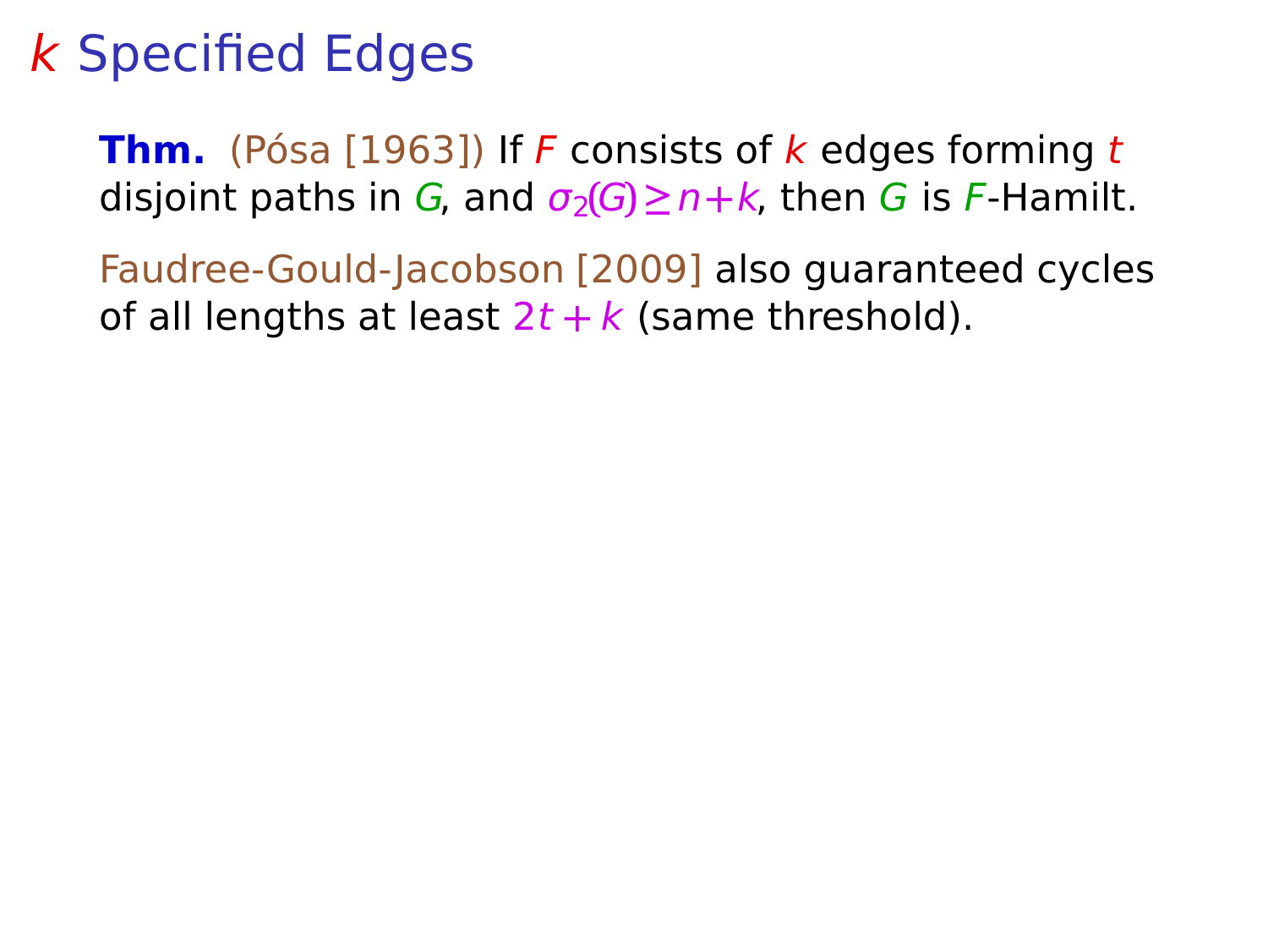**Thm.** (Pósa [1963]) If F consists of k edges forming t disjoint paths in G, and  $\sigma_2(G) \geq n+k$ , then G is F-Hamilt.

Faudree-Gould-Jacobson [2009] also guaranteed cycles of all lengths at least  $2t + k$  (same threshold).

**Thm.** (Amar-Flandrin-Gancarzewicz-Wojda [2007]) If G is bipartite and  $\sigma(G)$  > 2n/3, then G is F-Hamiltonian for every matching  $F$  (any size), and the threshold is sharp.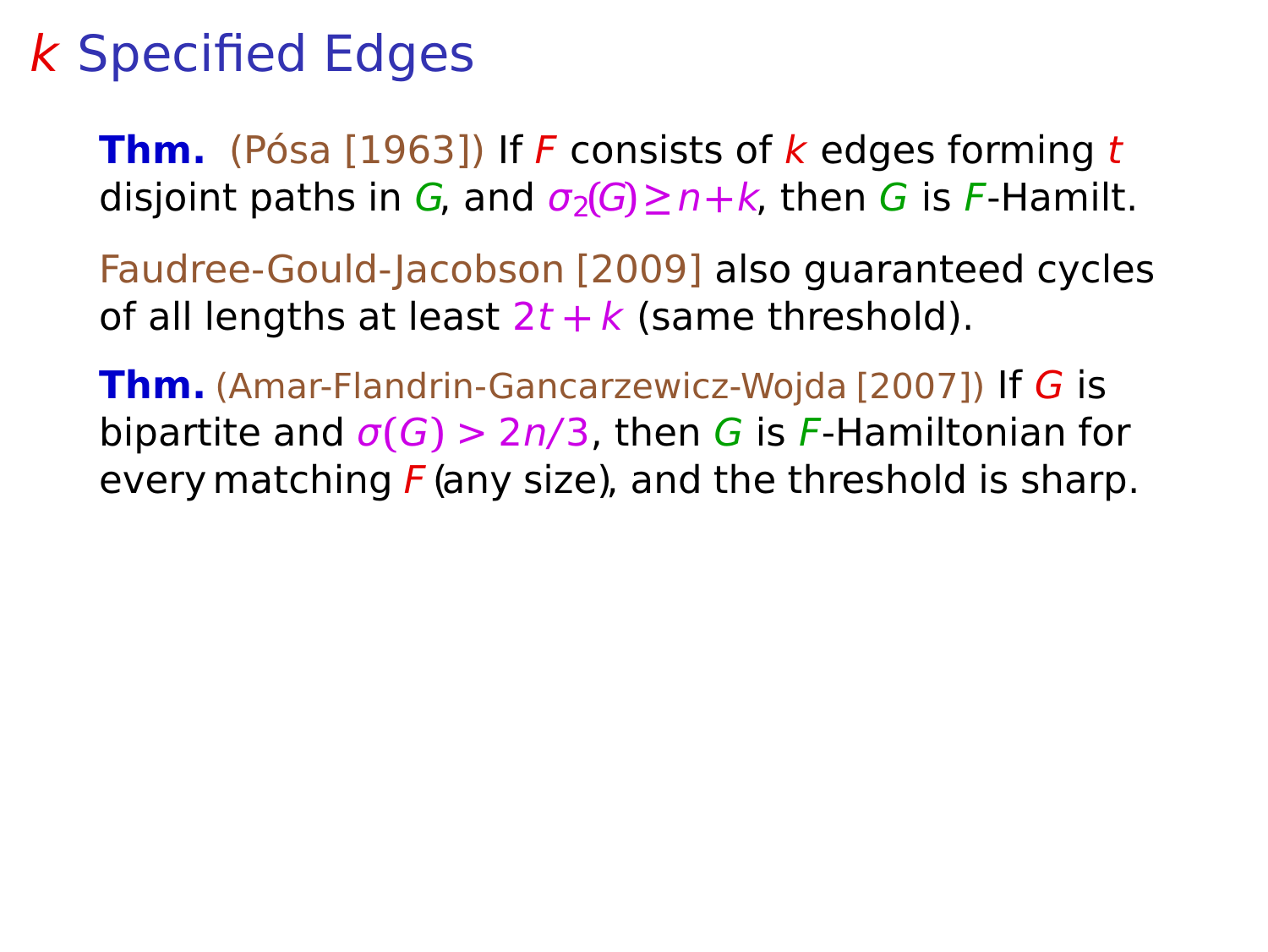**Thm.** (Pósa [1963]) If F consists of k edges forming t disjoint paths in G, and  $\sigma_2(G) \geq n+k$ , then G is F-Hamilt.

Faudree-Gould-Jacobson [2009] also guaranteed cycles of all lengths at least  $2t + k$  (same threshold).

**Thm.** (Amar-Flandrin-Gancarzewicz-Wojda [2007]) If G is bipartite and  $\sigma(G)$  > 2n/3, then G is F-Hamiltonian for every matching  $F$  (any size), and the threshold is sharp.

**Thm.** (Zamani–West [2010+]) For bipartite G, if F has  $k$  edges and  $\sigma(G) \ge n/2 + \lceil k/2 \rceil$ , then G is F-Hamiltonian, and this is sharp when  $n > 3k$ .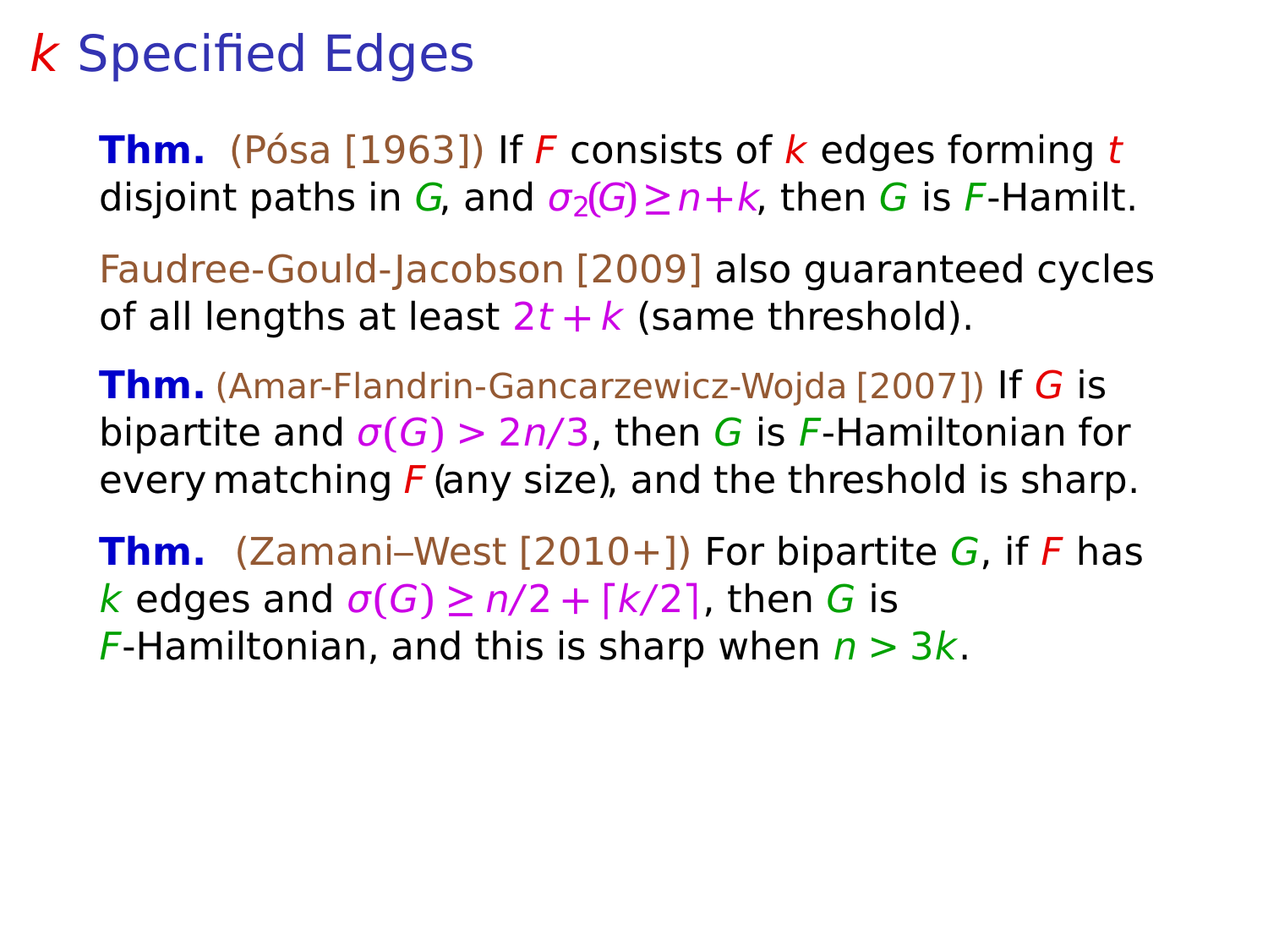**Thm.** (Pósa [1963]) If F consists of k edges forming t disjoint paths in G, and  $\sigma_2(G) \geq n+k$ , then G is F-Hamilt.

Faudree-Gould-Jacobson [2009] also guaranteed cycles of all lengths at least  $2t + k$  (same threshold).

**Thm.** (Amar-Flandrin-Gancarzewicz-Wojda [2007]) If G is bipartite and  $\sigma(G)$  > 2n/3, then G is F-Hamiltonian for every matching  $F$  (any size), and the threshold is sharp.

**Thm.** (Zamani–West [2010+]) For bipartite G, if F has  $k$  edges and  $\sigma(G) \ge n/2 + \lceil k/2 \rceil$ , then G is F-Hamiltonian, and this is sharp when  $n > 3k$ .

**Exception:** The threshold is 1 larger when (1) F has no components of odd length, or  $(2)$  F has no components of even length and at most two of odd length.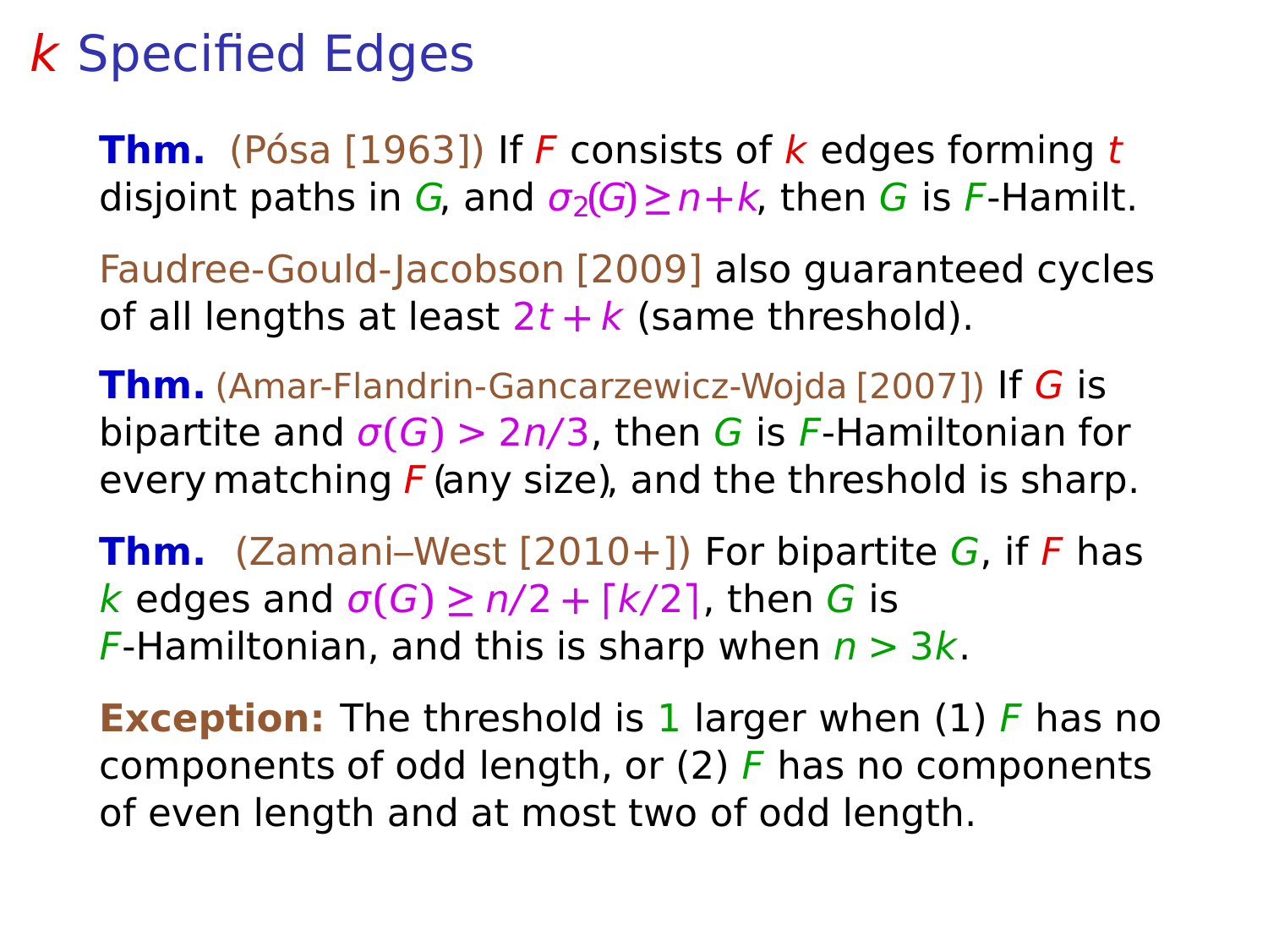**Thm.** (Pósa [1963]) If F consists of k edges forming t disjoint paths in G, and  $\sigma_2(G) \geq n+k$ , then G is F-Hamilt.

Faudree-Gould-Jacobson [2009] also guaranteed cycles of all lengths at least  $2t + k$  (same threshold).

**Thm.** (Amar-Flandrin-Gancarzewicz-Wojda [2007]) If G is bipartite and  $\sigma(G)$  > 2n/3, then G is F-Hamiltonian for every matching  $F$  (any size), and the threshold is sharp.

**Thm.** (Zamani–West [2010+]) For bipartite G, if F has  $k$  edges and  $\sigma(G) \ge n/2 + \lceil k/2 \rceil$ , then G is F-Hamiltonian, and this is sharp when  $n > 3k$ .

**Exception:** The threshold is 1 larger when (1) F has no components of odd length, or  $(2)$  F has no components of even length and at most two of odd length.

**Unsharp:** Las Vergnas:  $\sigma(G) \ge n/2 + 2$  when  $k = n/2$ .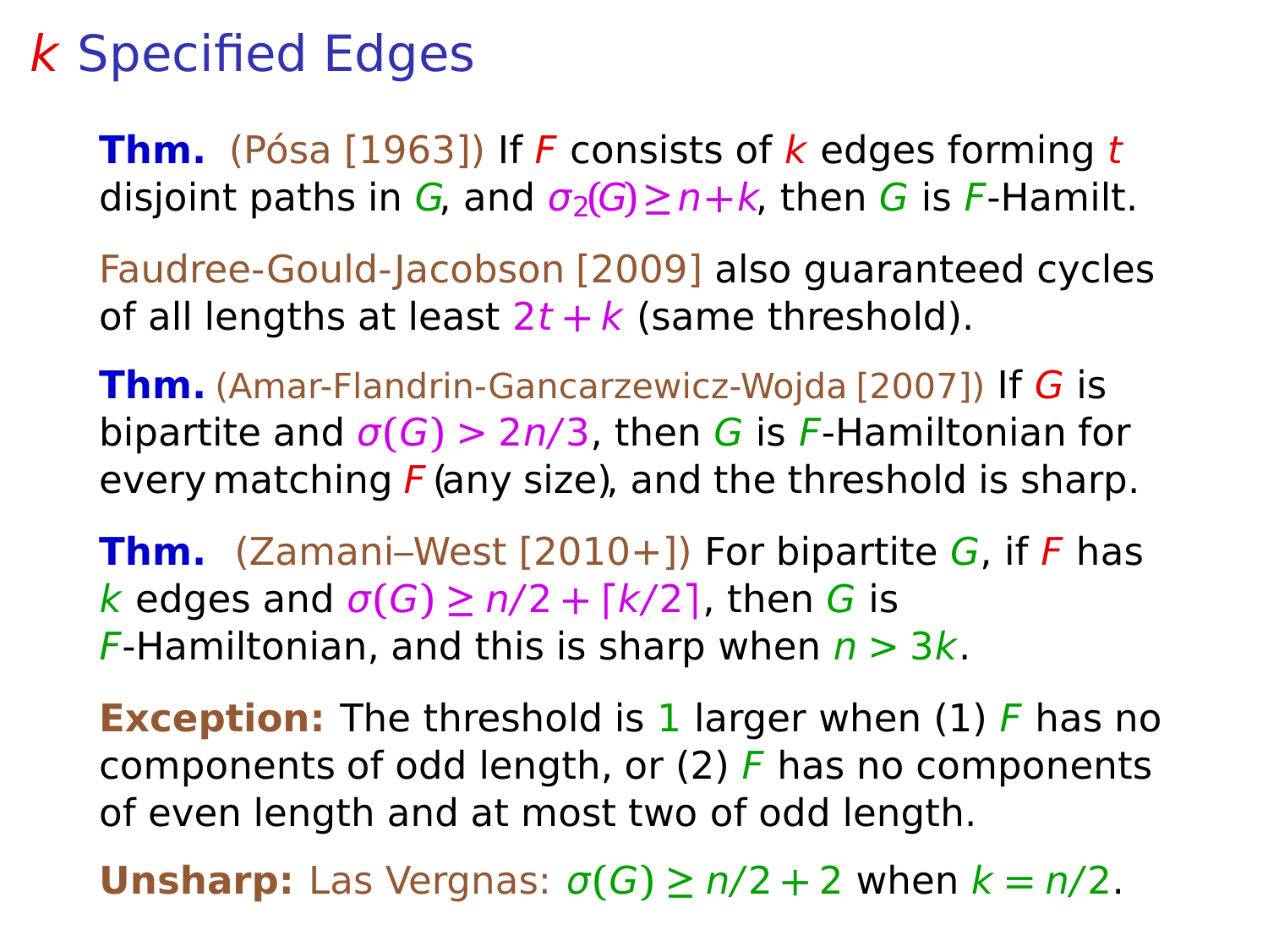#### Sharpness Examples

• F has t components:  $t_1$  odd length,  $t_2$  even length.  $\sigma(G) \ge n/2 + \lceil k/2 \rceil + \epsilon$  suffices; let  $\tau(F) = \lceil k/2 \rceil + \epsilon$ . Examples with  $\sigma(G) = n/2 + \tau(F) - 1$ .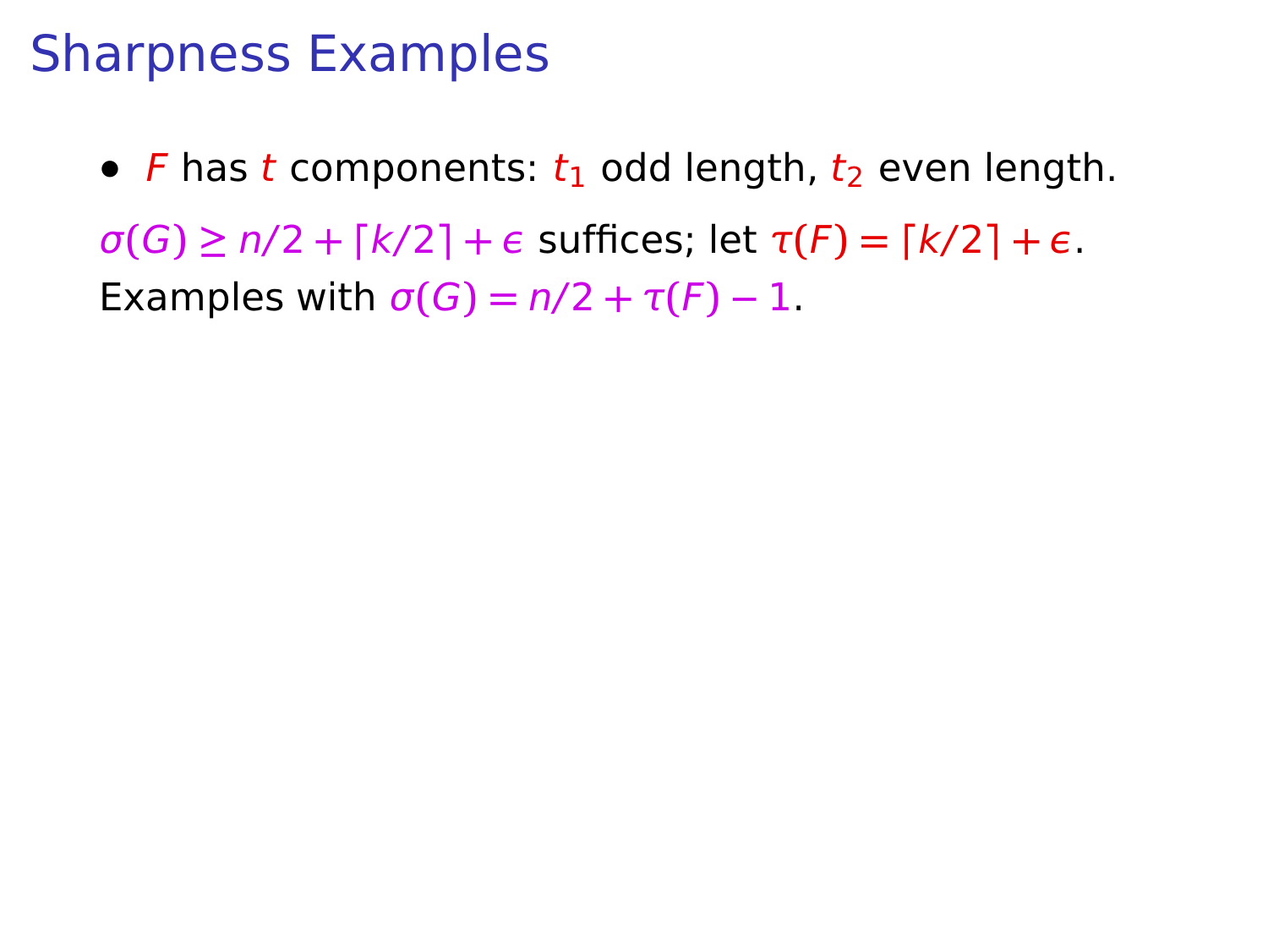#### Sharpness Examples

• F has t components:  $t_1$  odd length,  $t_2$  even length.  $\sigma(G) \ge n/2 + \lceil k/2 \rceil + \epsilon$  suffices; let  $\tau(F) = \lceil k/2 \rceil + \epsilon$ . **Examples with**  $\sigma(G) = n/2 + \tau(F) - 1$ **.** 

**Ex.** For  $k = 0$ , use  $K_{a,q} + K_{n/2-a,n/2-a}$ ; here  $\sigma(G) = n/2$ (same as Moon-Moser example).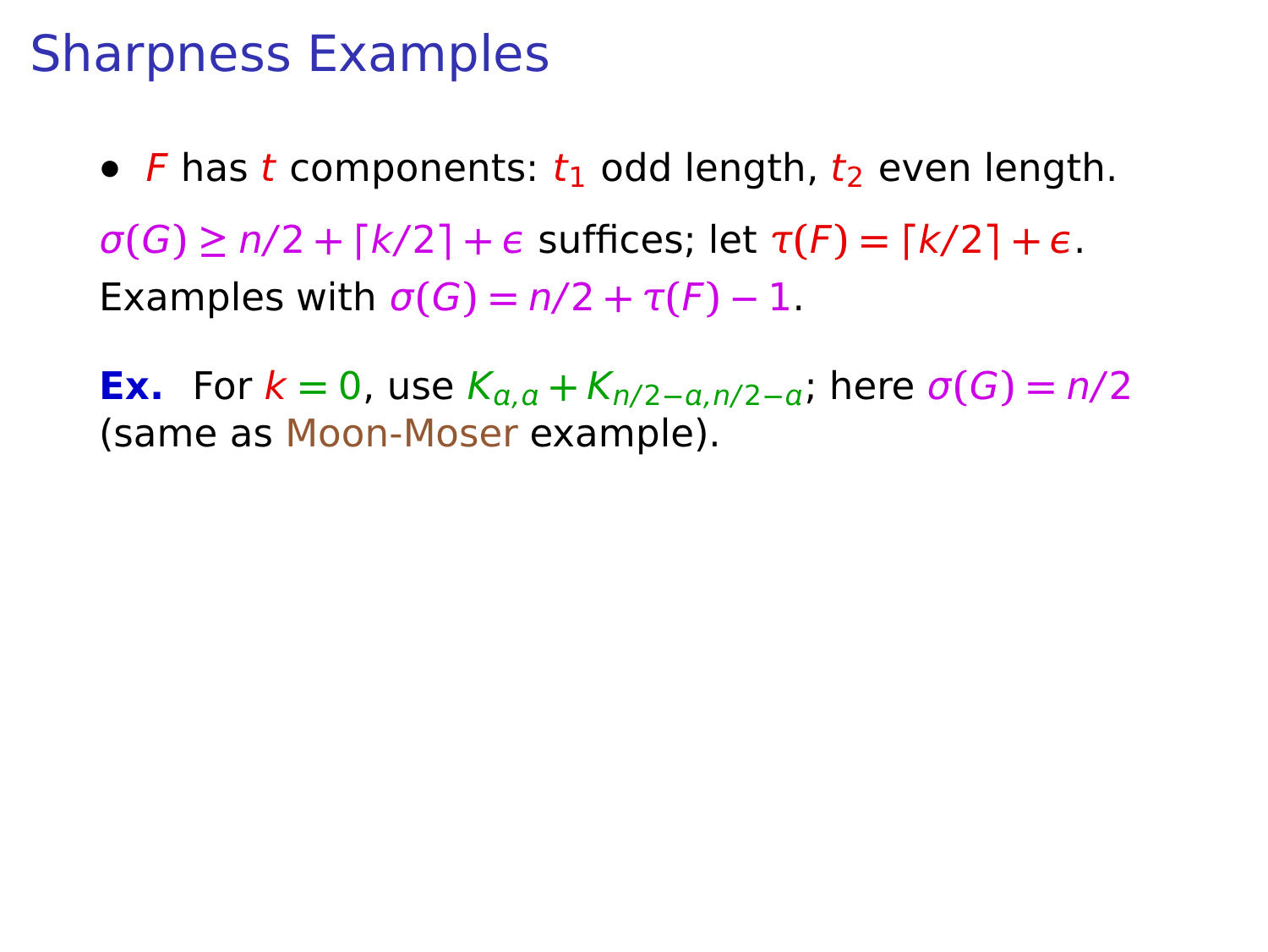#### Sharpness Examples

• F has t components:  $t_1$  odd length,  $t_2$  even length.  $\sigma(G) \ge n/2 + \lceil k/2 \rceil + \epsilon$  suffices; let  $\tau(F) = \lceil k/2 \rceil + \epsilon$ . **Examples with**  $\sigma(G) = n/2 + \tau(F) - 1$ **.** 

**Ex.** For  $k = 0$ , use  $K_{a,a} + K_{n/2-a,n/2-a}$ , here  $\sigma(G) = n/2$ (same as Moon-Moser example).

**Ex.** For  $k \in \{1, 2\}$ , add to  $K_{a-1,a-1} + K_{n/2-a,n/2-a}$  new vertices x and y with  $xy \in F$  as below;  $\sigma(G) = n/2 + 1$ , but G has no cycle through  $xy$ .

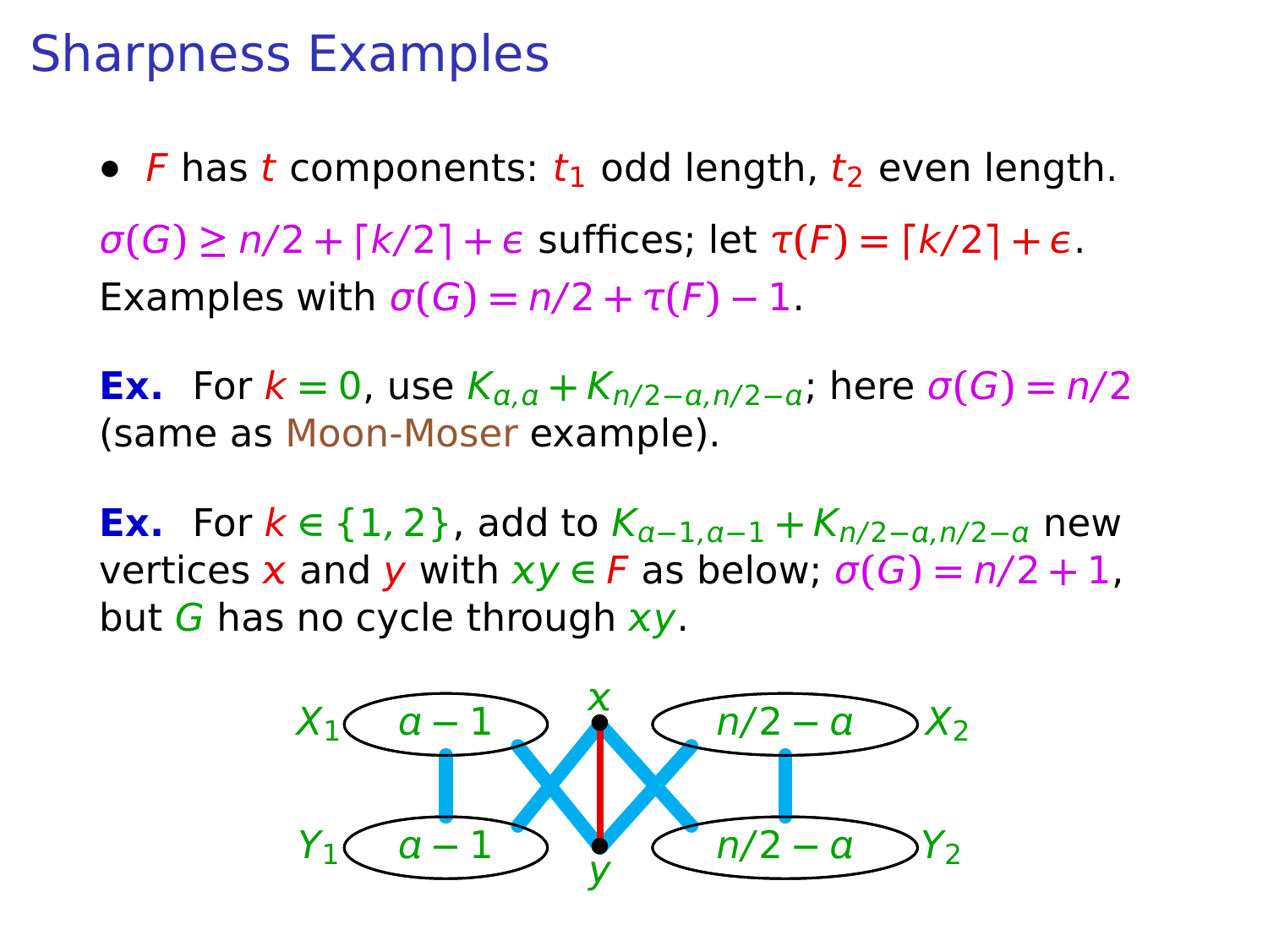### Main Example

**Ex.** For  $k \ge 3$  and  $m \ge |k/2|+1$ , let  $n = 4m+2$   $\lceil k/2 \rceil - 2$ . Start with  $K_{m,m−|k/2|-1} + K_{m−|k/2|-1,m}$ . Add  $k$  vertices to each partite set, inducing the set  $F$ . Add all other edges, as shown below.

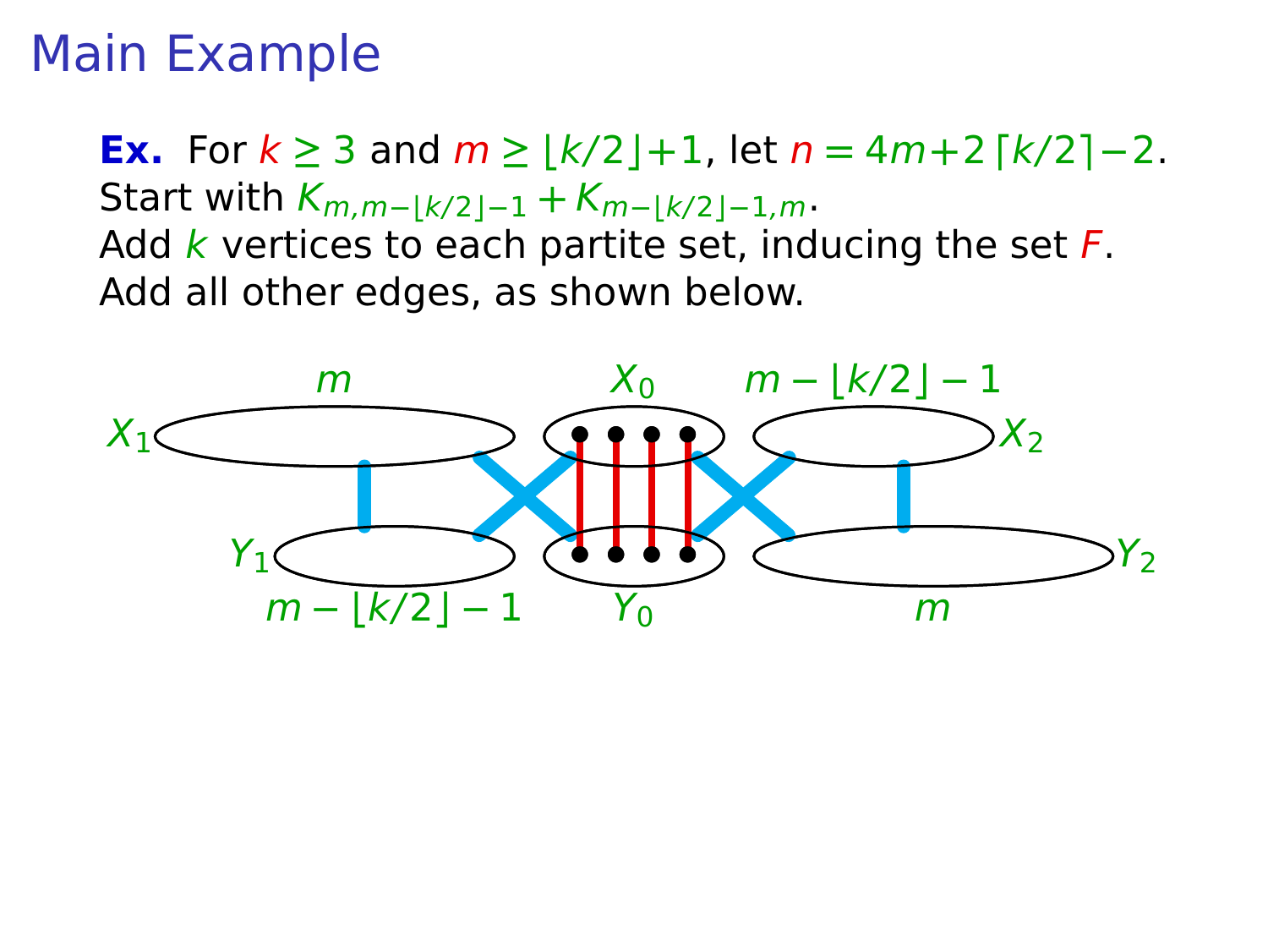### Main Example

**Ex.** For  $k \ge 3$  and  $m \ge |k/2|+1$ , let  $n = 4m+2$   $\lceil k/2 \rceil - 2$ . Start with  $K_{m,m−|k/2|-1} + K_{m−|k/2|-1,m}$ . Add  $k$  vertices to each partite set, inducing the set  $F$ . Add all other edges, as shown below.



For  $x \in X_1$  and  $y \in Y_2$ ,  $d(x) + d(y) = 2(m - |k/2| - 1 + k) = n/2 + (k/2) - 1$ .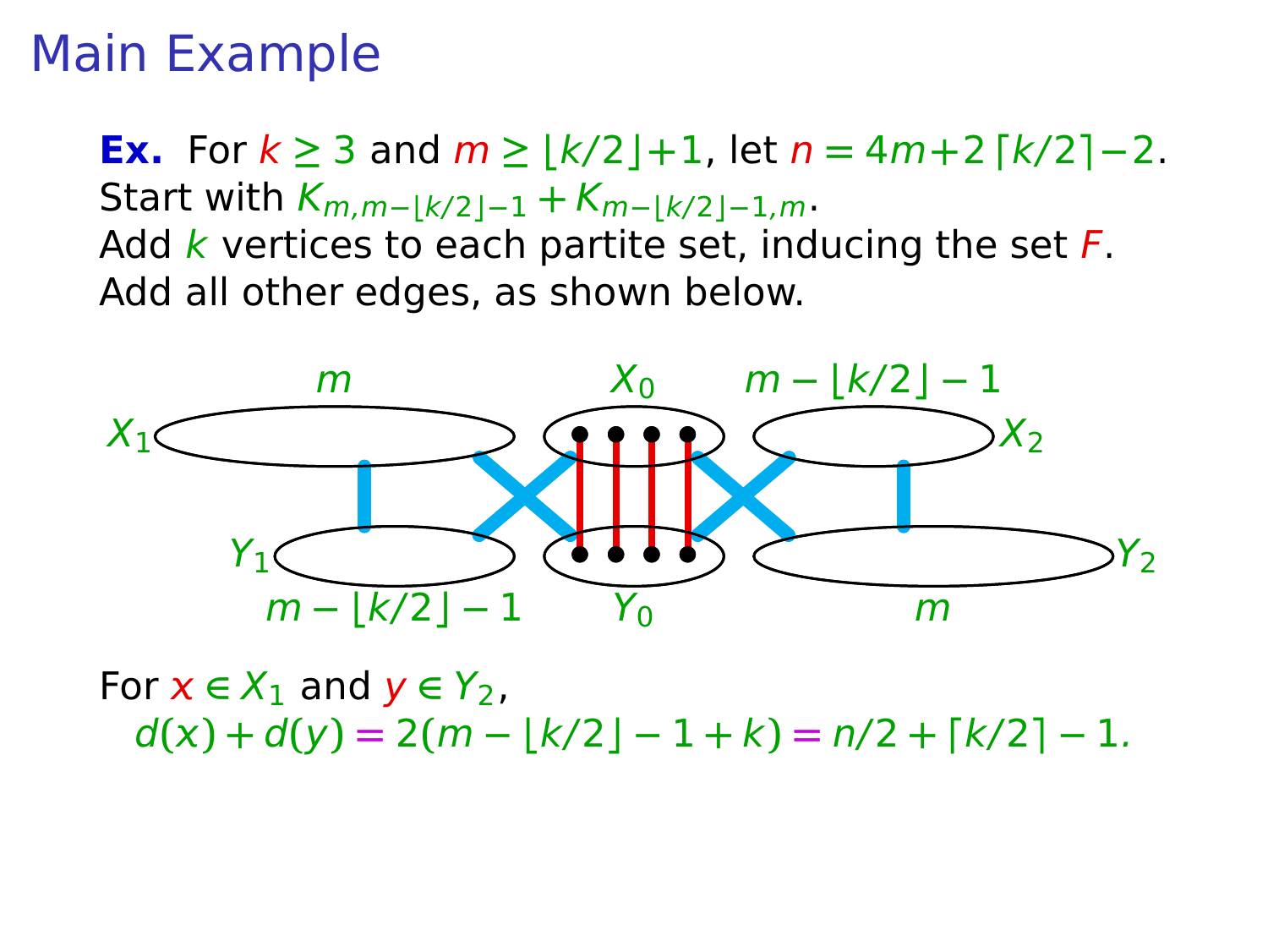### Main Example

**Ex.** For  $k \ge 3$  and  $m \ge |k/2|+1$ , let  $n = 4m+2$   $\lceil k/2 \rceil - 2$ . Start with  $K_{m,m−|k/2|-1} + K_{m−|k/2|-1,m}$ . Add  $k$  vertices to each partite set, inducing the set  $F$ . Add all other edges, as shown below.



For  $x \in X_1$  and  $y \in Y_2$ ,  $d(x) + d(y) = 2(m - |k/2| - 1 + k) = n/2 + |k/2| - 1$ .

Deleting  $X_0 \cup Y_0$  from a spanning cycle through F leaves k paths. Hence  $X_1 \cup Y_1$  or  $X_2 \cup Y_2$  is covered by ≤  $|k/2|$ paths. Since the sizes differ by  $\vert k/2 \vert + 1$ , impossible.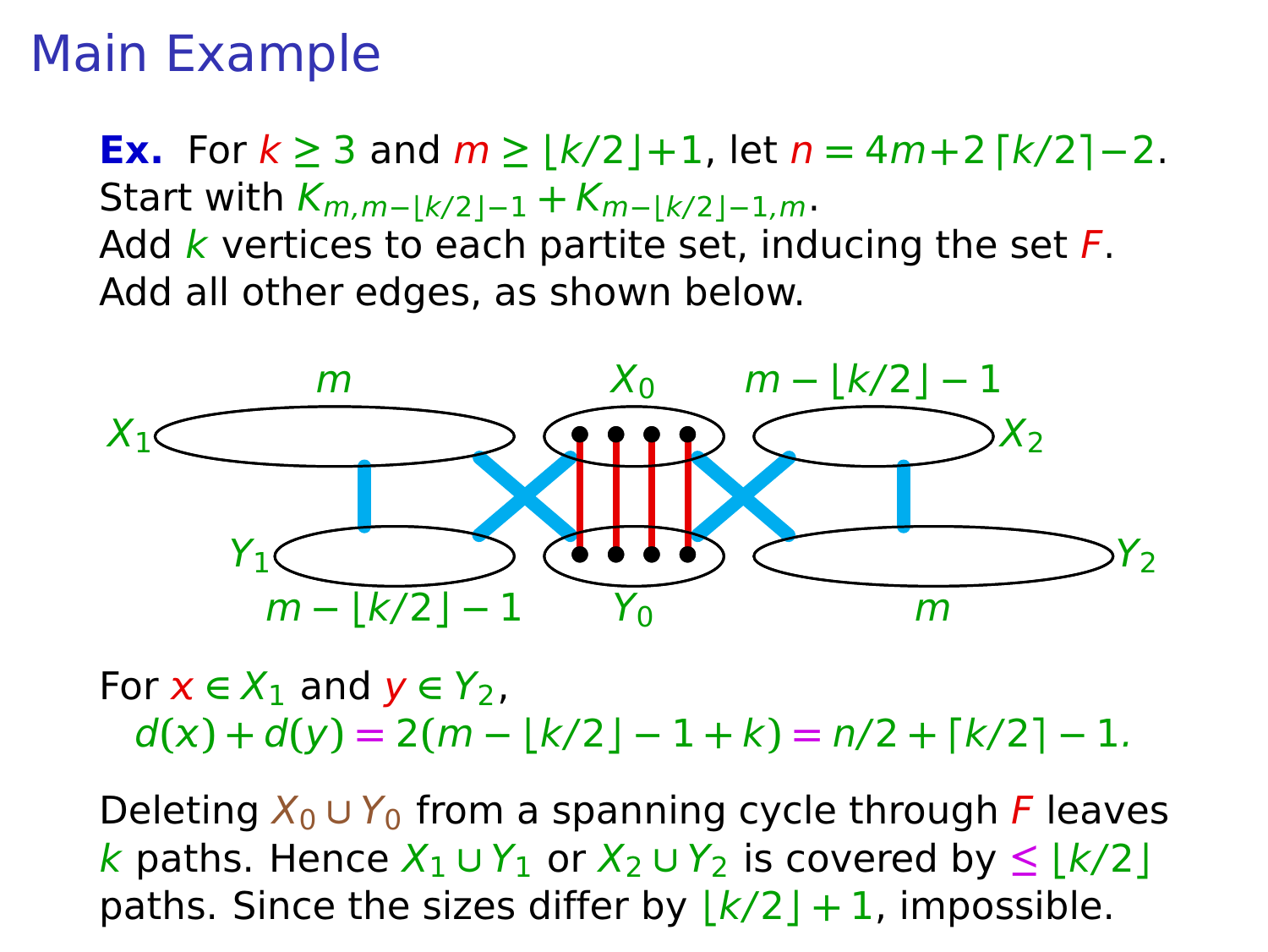For sufficiency, reduce to F with paths of length **≤** 2.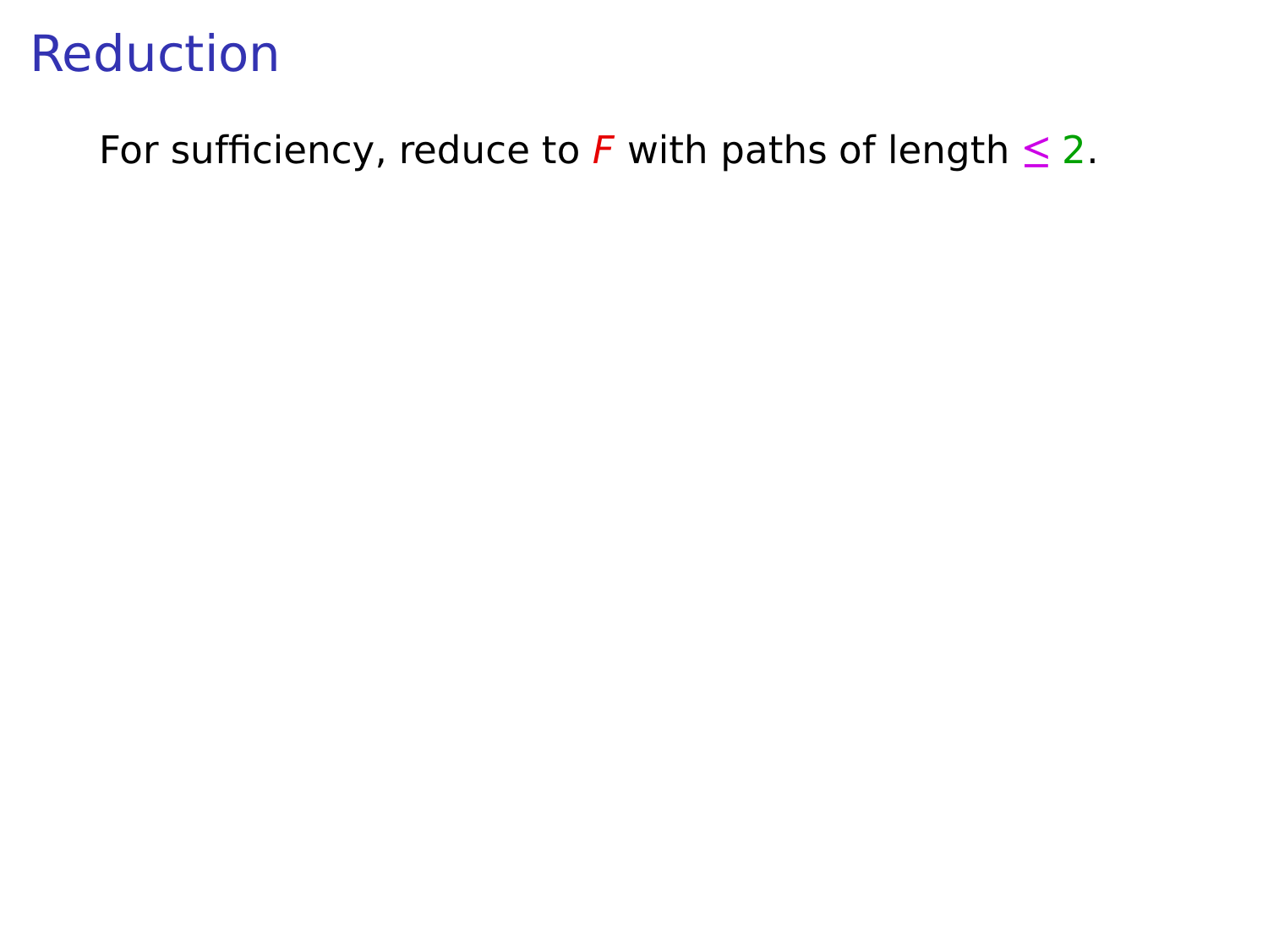For sufficiency, reduce to F with paths of length  $\leq 2$ .

**Lem.** If  $\sigma(G) \ge n/2 + \tau(F)$  suffices when paths in F have length at most 2, then it always suffices.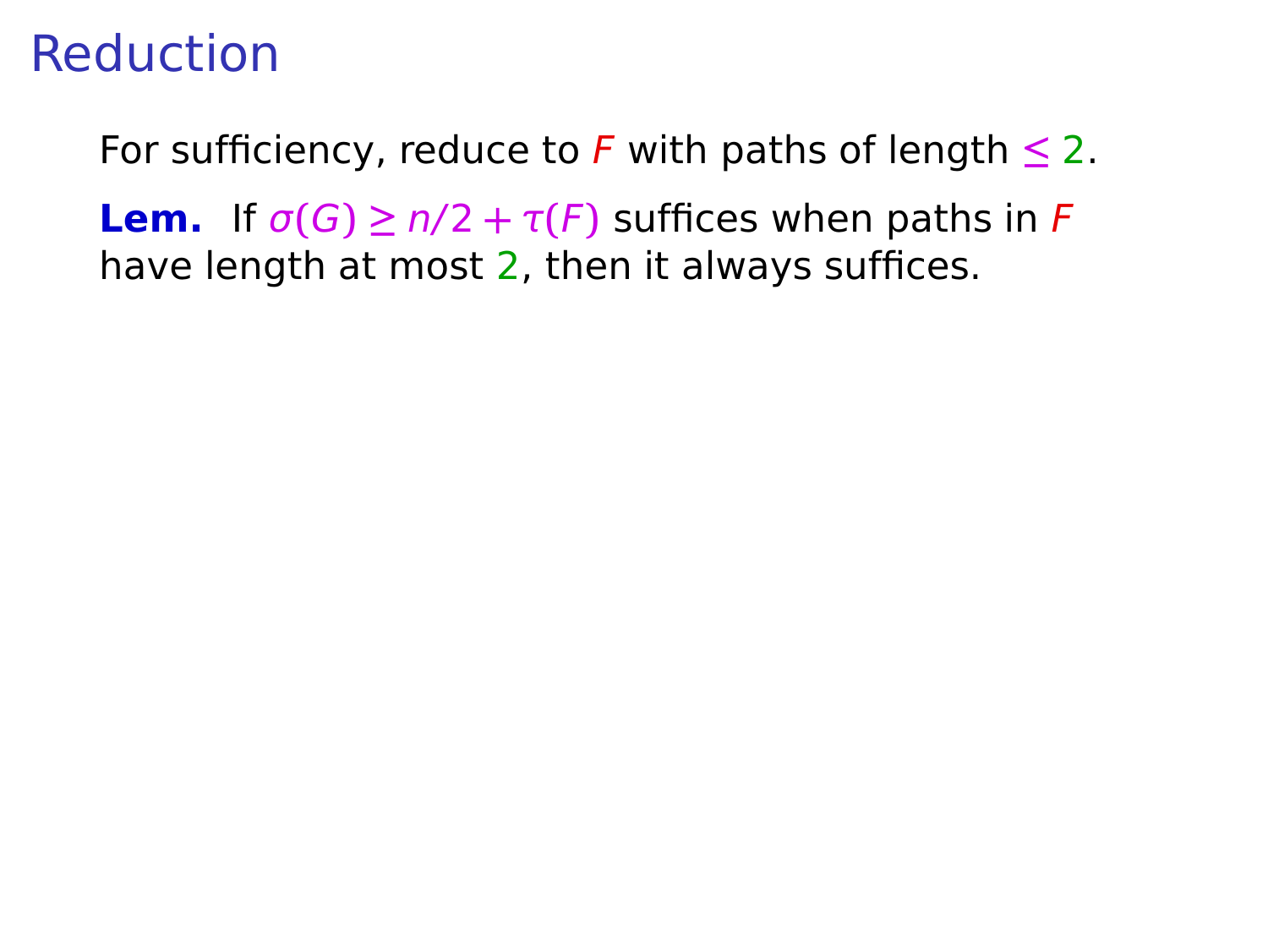For sufficiency, reduce to F with paths of length **≤** 2.

**Lem.** If  $\sigma(G) \ge n/2 + \tau(F)$  suffices when paths in F have length at most 2, then it always suffices.

**Pf.** Induction on  $k - (t_1 + 2t_2)$ . When it equals 0, all paths are short.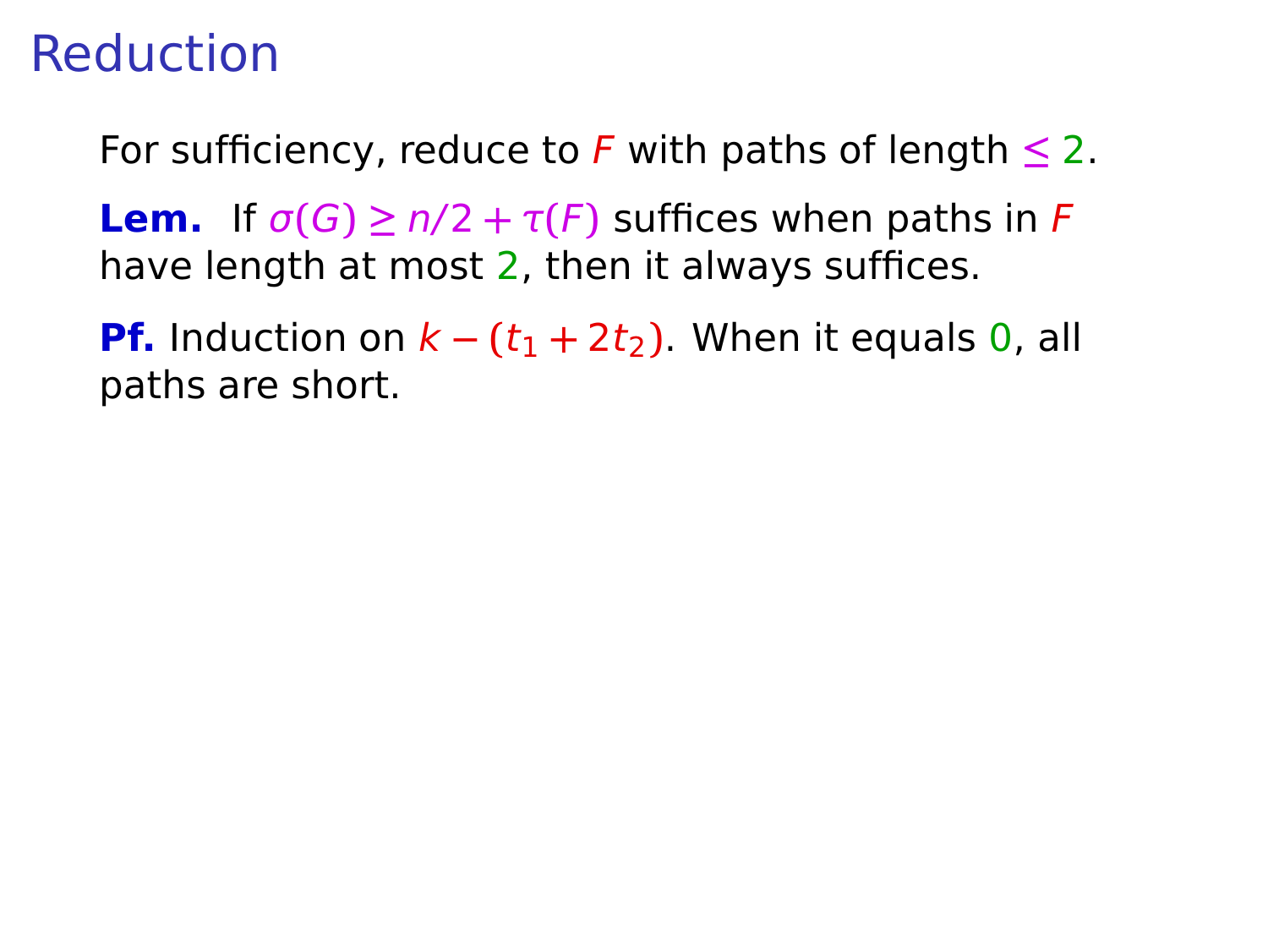For sufficiency, reduce to F with paths of length **≤** 2.

**Lem.** If  $\sigma(G) \ge n/2 + \tau(F)$  suffices when paths in F have length at most 2, then it always suffices.

**Pf.** Induction on  $k - (t_1 + 2t_2)$ . When it equals 0, all paths are short. Otherwise, some path has consecutive vertices *x*, *y'*, *x'*, *y*.

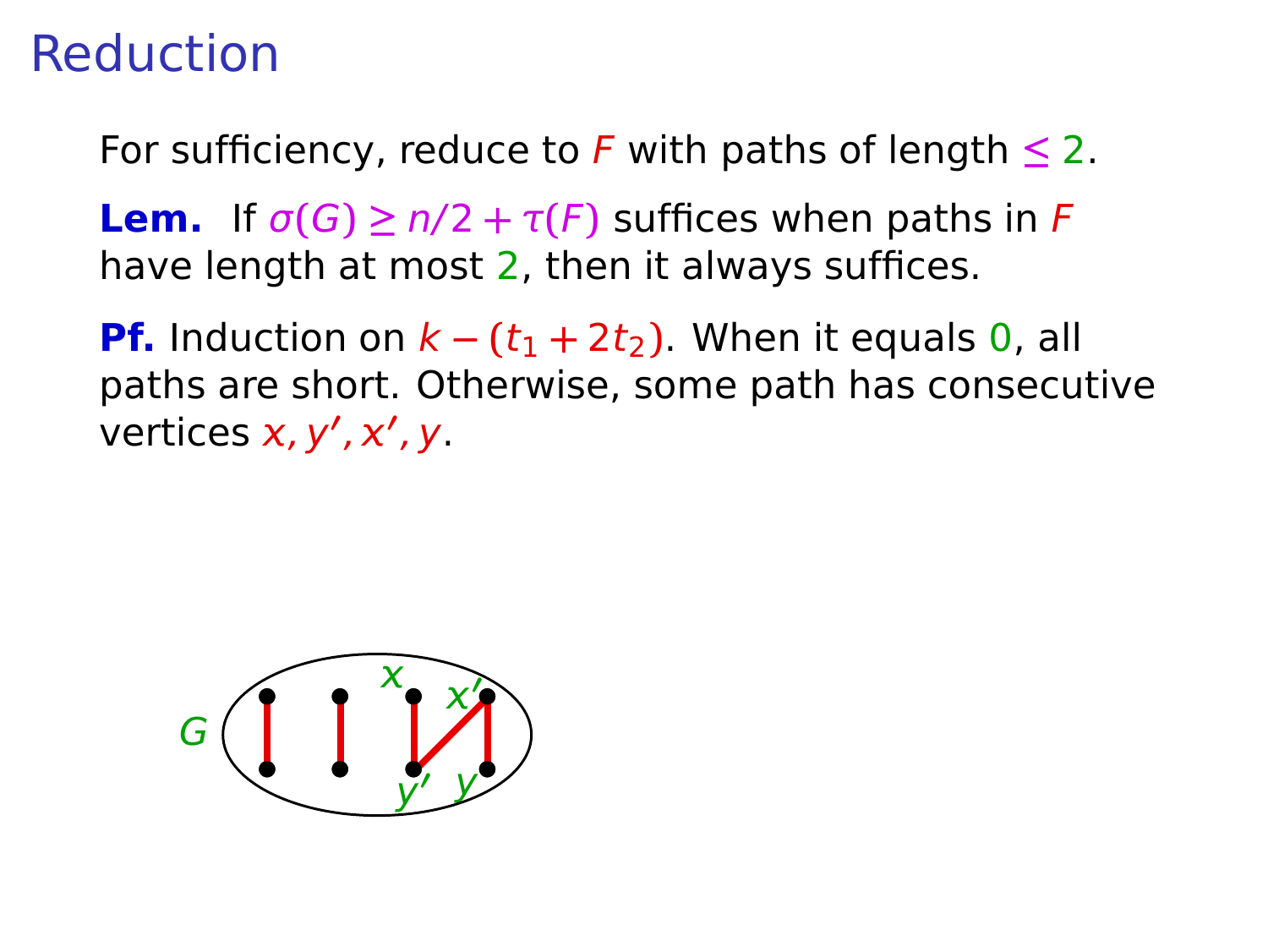For sufficiency, reduce to F with paths of length **≤** 2.

**Lem.** If  $\sigma(G) \ge n/2 + \tau(F)$  suffices when paths in F have length at most 2, then it always suffices.

**Pf.** Induction on  $k - (t_1 + 2t_2)$ . When it equals 0, all paths are short. Otherwise, some path has consecutive *∨***ertices** *x***,** *y'***,** *x'***,** *y* **Let** *G'* **= (***G* **− {***x'***,** *y'***}) ∪ {***xy***};**  $F' = F - \{xy', y'x', x'y\} \cup \{xy\}, \quad n' = n - 2.$ 

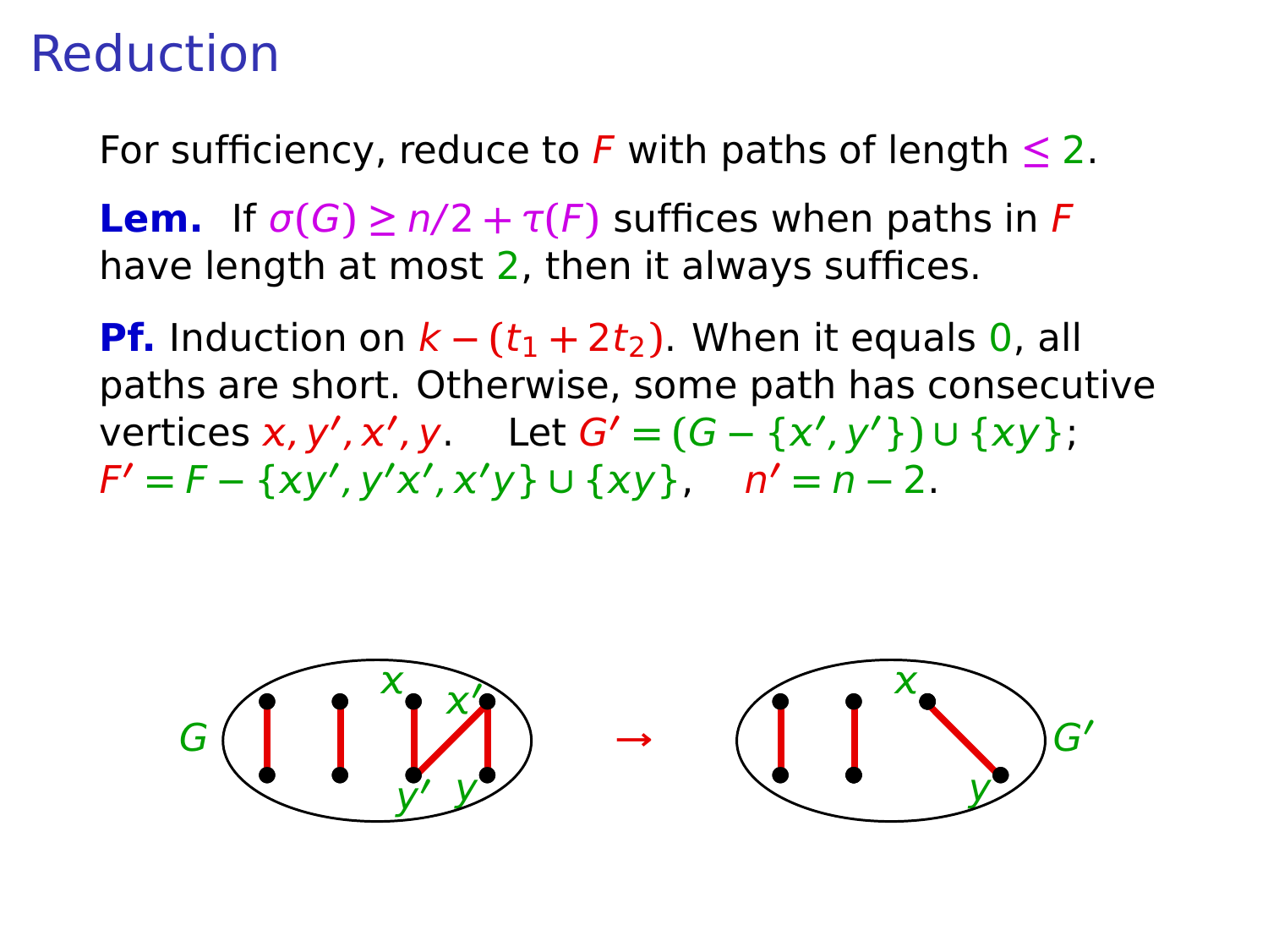For sufficiency, reduce to F with paths of length **≤** 2.

**Lem.** If  $\sigma(G) \ge n/2 + \tau(F)$  suffices when paths in F have length at most 2, then it always suffices.

**Pf.** Induction on  $k - (t_1 + 2t_2)$ . When it equals 0, all paths are short. Otherwise, some path has consecutive *∨***ertices** *x***,** *y'***,** *x'***,** *y* **Let** *G'* **= (***G* **− {***x'***,** *y'***}) ∪ {***xy***};**  $F' = F - \{xy', y'x', x'y\} \cup \{xy\}, \quad n' = n - 2.$ 

Since  $\sigma(G') \geq \sigma(G) - 2 \geq n/2 + \tau(F) - 2 = n'/2 + \tau(F')$ ,  $\mathsf{induction\ hyp.}\Rightarrow\mathsf{G}'\ \mathsf{has\ spanning\ cycle\ }\mathsf{C}'\ \mathsf{through\ }F'.$ 



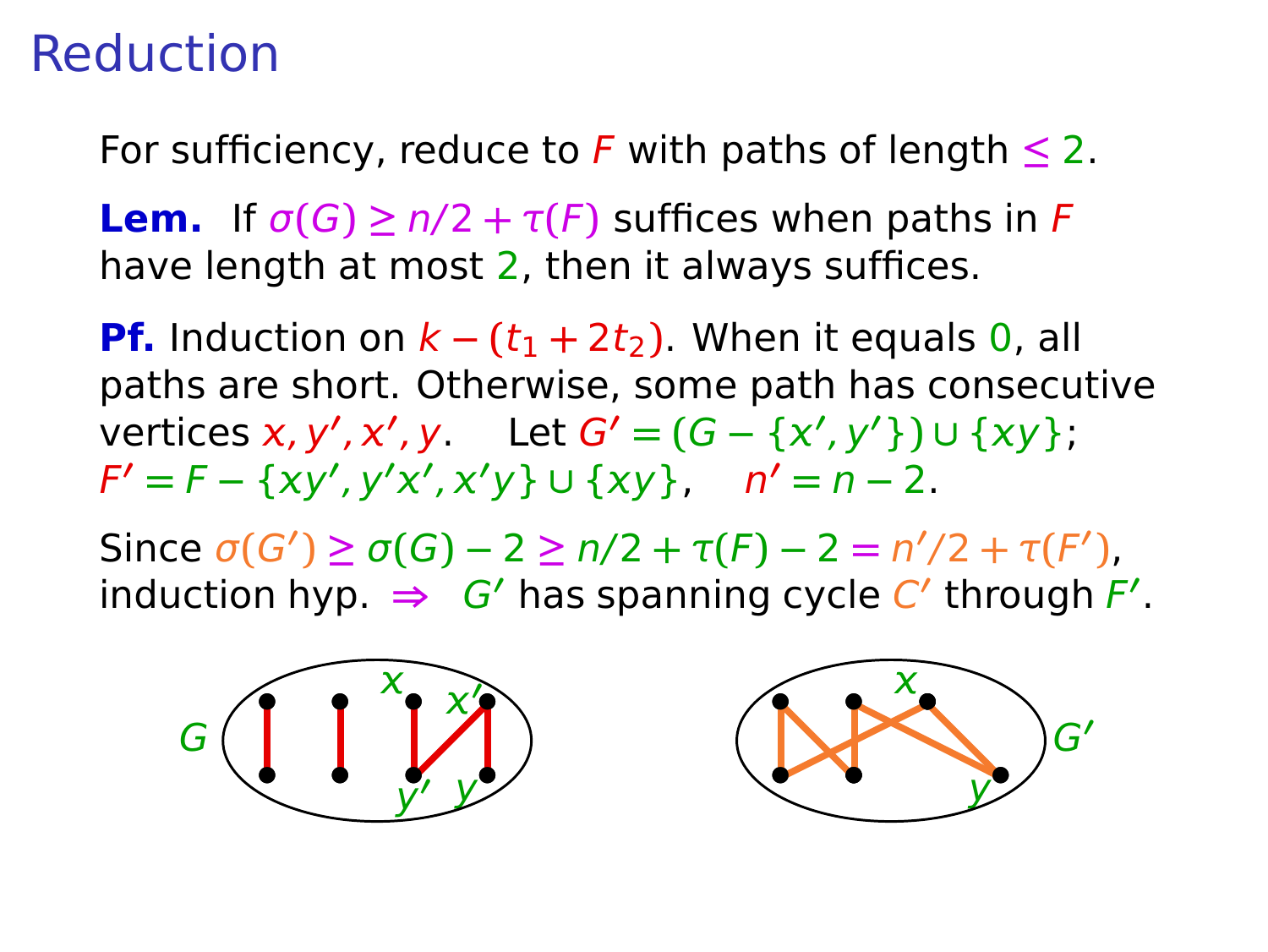For sufficiency, reduce to F with paths of length **≤** 2.

**Lem.** If  $\sigma(G) \ge n/2 + \tau(F)$  suffices when paths in F have length at most 2, then it always suffices.

**Pf.** Induction on  $k - (t_1 + 2t_2)$ . When it equals 0, all paths are short. Otherwise, some path has consecutive *∨***ertices** *x***,** *y'***,** *x'***,** *y* **Let** *G'* **= (***G* **− {***x'***,** *y'***}) ∪ {***xy***};**  $F' = F - \{xy', y'x', x'y\} \cup \{xy\}, \quad n' = n - 2.$ 

Since  $\sigma(G') \geq \sigma(G) - 2 \geq n/2 + \tau(F) - 2 = n'/2 + \tau(F')$ ,  $\mathsf{induction\ hyp.}\Rightarrow\mathsf{G}'\ \mathsf{has\ spanning\ cycle\ }\mathsf{C}'\ \mathsf{through\ }F'.$ 



Replace xy in C' with  $\{xy', y'x', x'y\}$  to form C.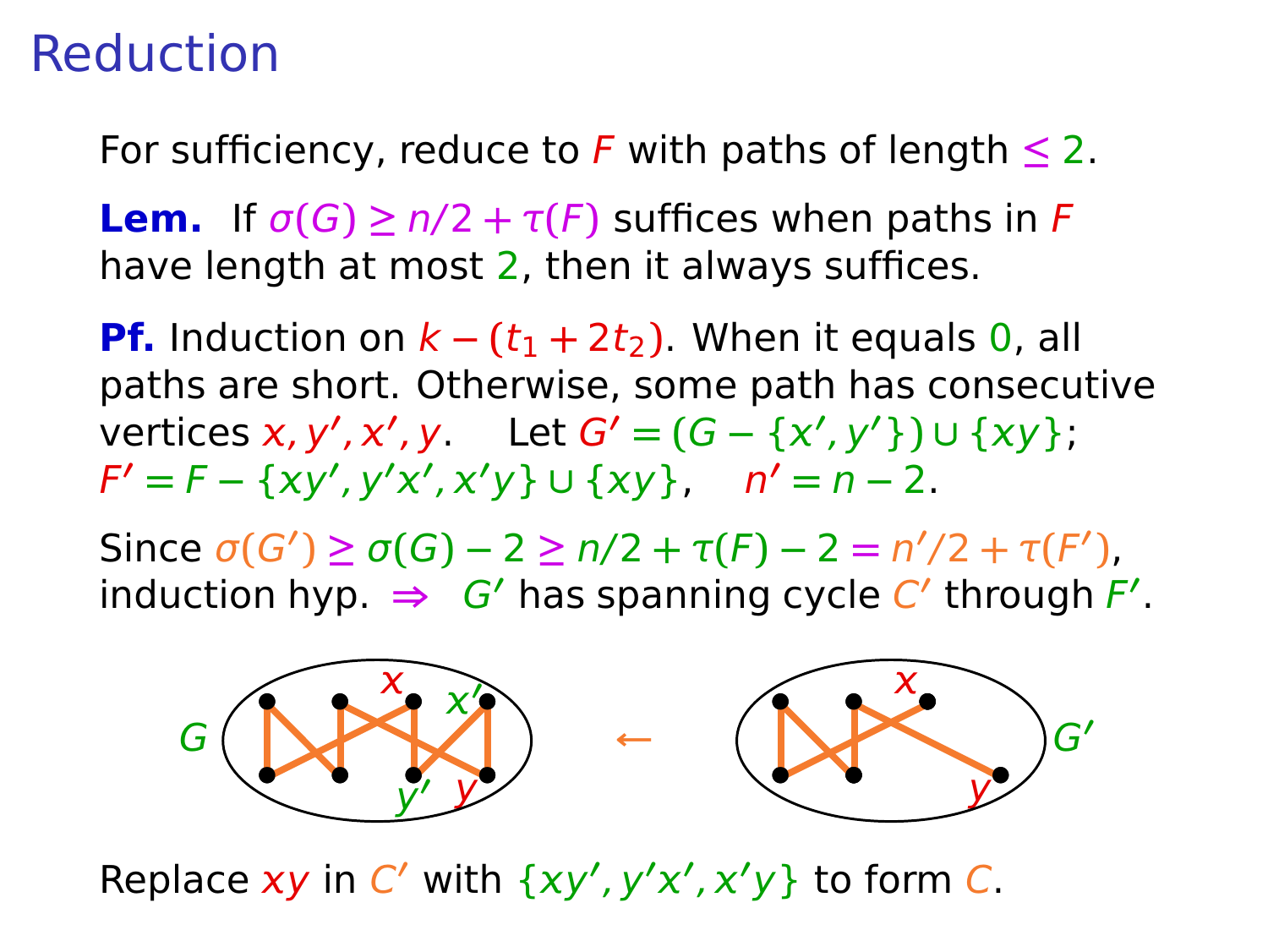Establish conditions allowing use of a spanning path through  $F$  to obtain a spanning cycle through  $F$ .

**Lem.** Eventually,  $\sigma(G) \ge n/2 + \tau(F)$  suffices (12 pg).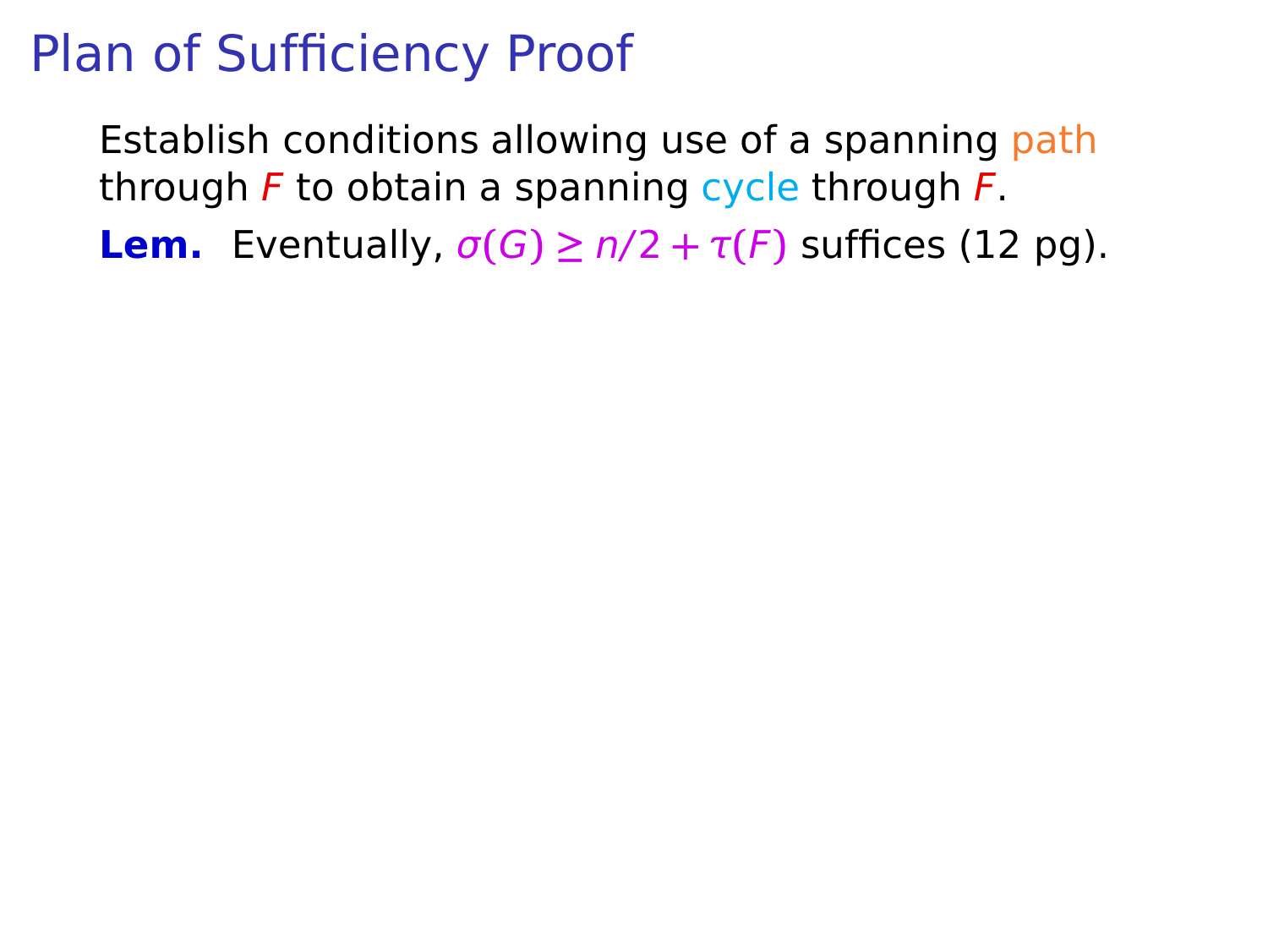Establish conditions allowing use of a spanning path through  $F$  to obtain a spanning cycle through  $F$ .

**Lem.** Eventually,  $\sigma(G) \ge n/2 + \tau(F)$  suffices (12 pg).

Main **Pf** by induction on k. Basis  $k = 0$  (Moon-Moser).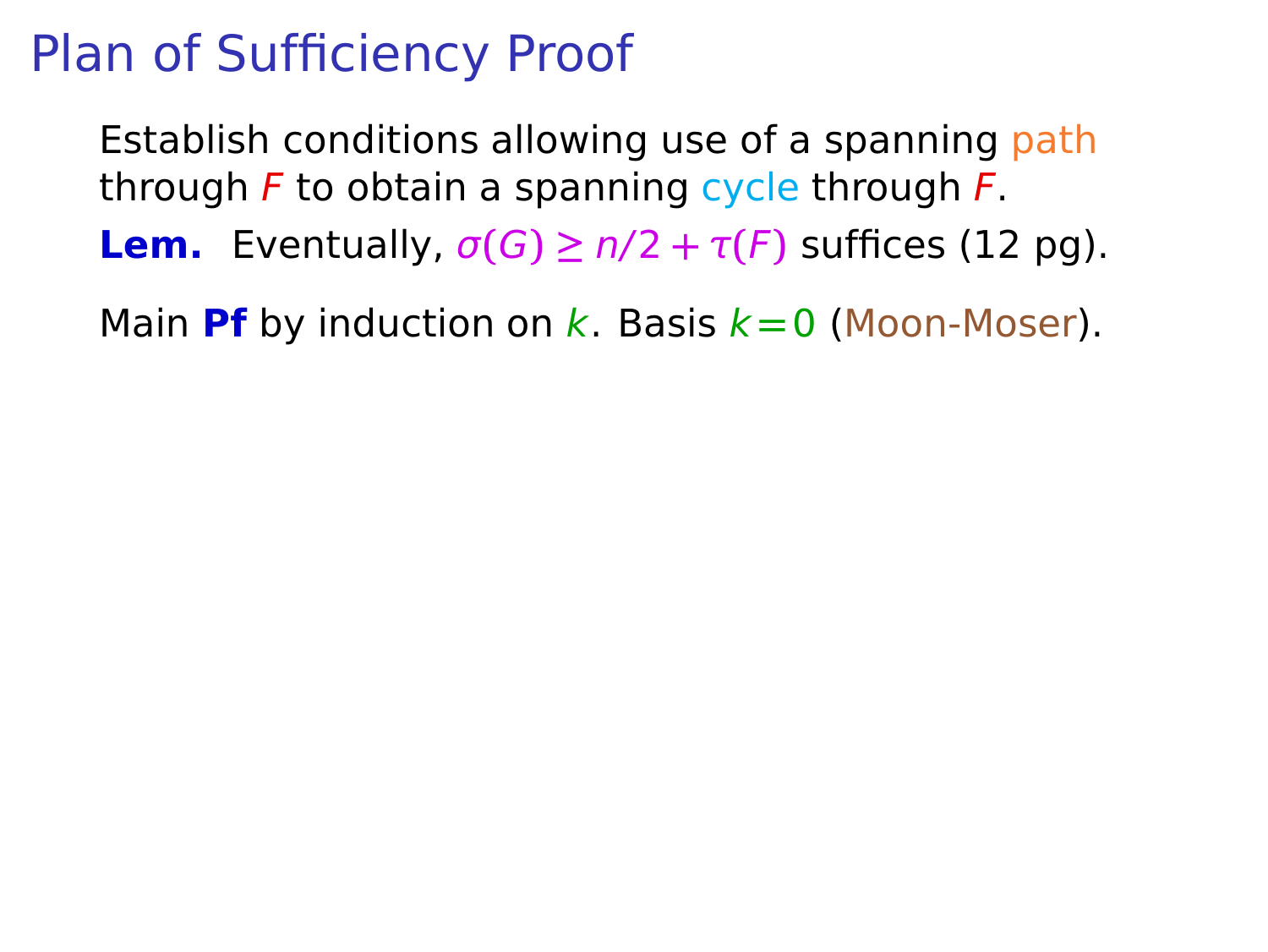Establish conditions allowing use of a spanning path through  $F$  to obtain a spanning cycle through  $F$ .

**Lem.** Eventually,  $\sigma(G) \ge n/2 + \tau(F)$  suffices (12 pg).

Main **Pf** by induction on k. Basis  $k = 0$  (Moon-Moser). For  $k > 0$ , the induction hypoth. gives a spanning cycle C through F', where  $F' = F - \{ uv \}$ . Done if  $uv \in E(C)$ .

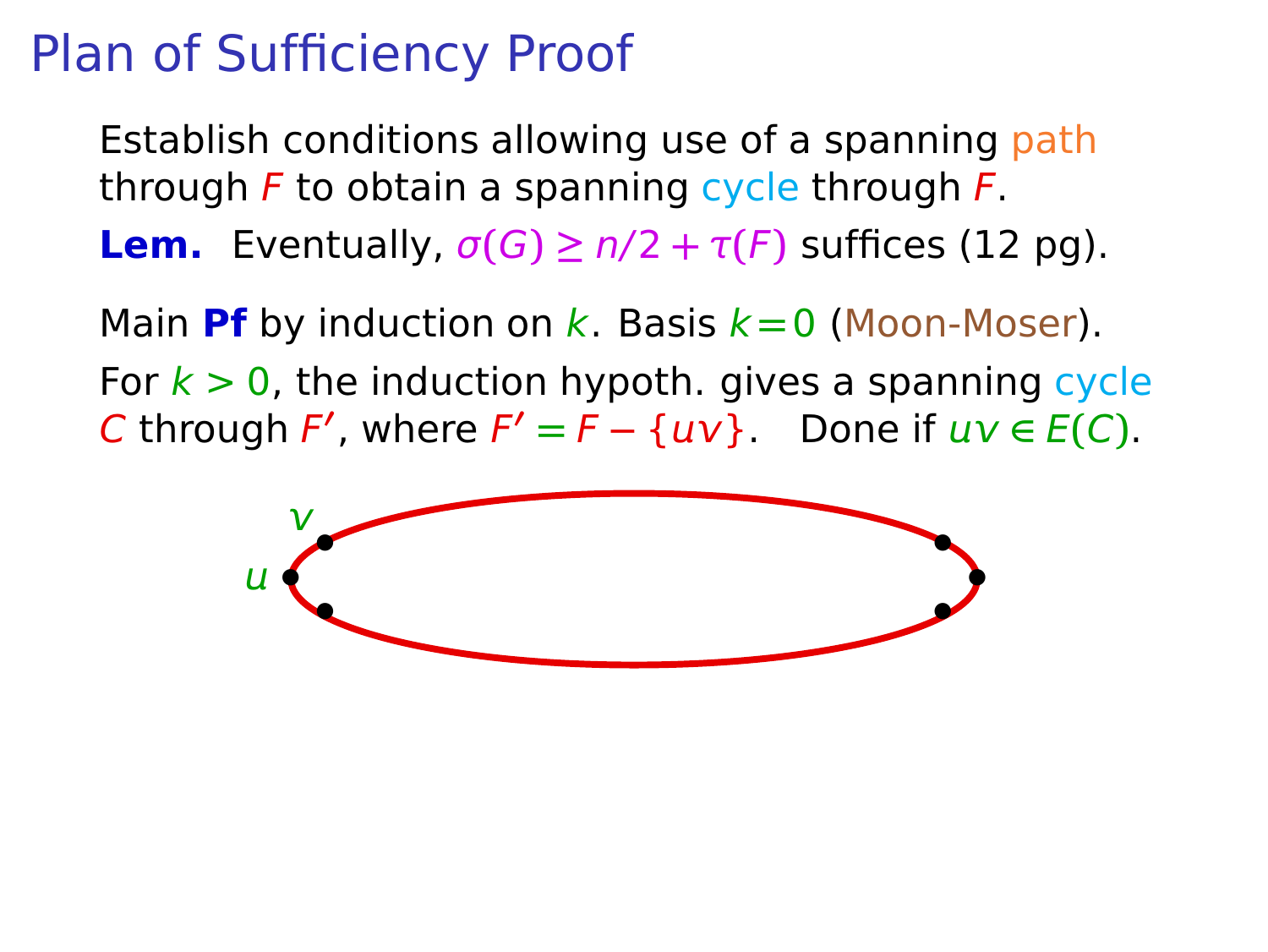Establish conditions allowing use of a spanning path through  $F$  to obtain a spanning cycle through  $F$ .

**Lem.** Eventually,  $\sigma(G) \ge n/2 + \tau(F)$  suffices (12 pg).

Main **Pf** by induction on k. Basis  $k = 0$  (Moon-Moser). For  $k > 0$ , the induction hypoth. gives a spanning cycle C through F', where  $F' = F - \{ uv \}$ . Done if  $uv \in E(C)$ .



Else let  $u'$ ,  $u''$  and  $v'$ ,  $v''$  be the nbrs of  $u$  and  $v$  on C.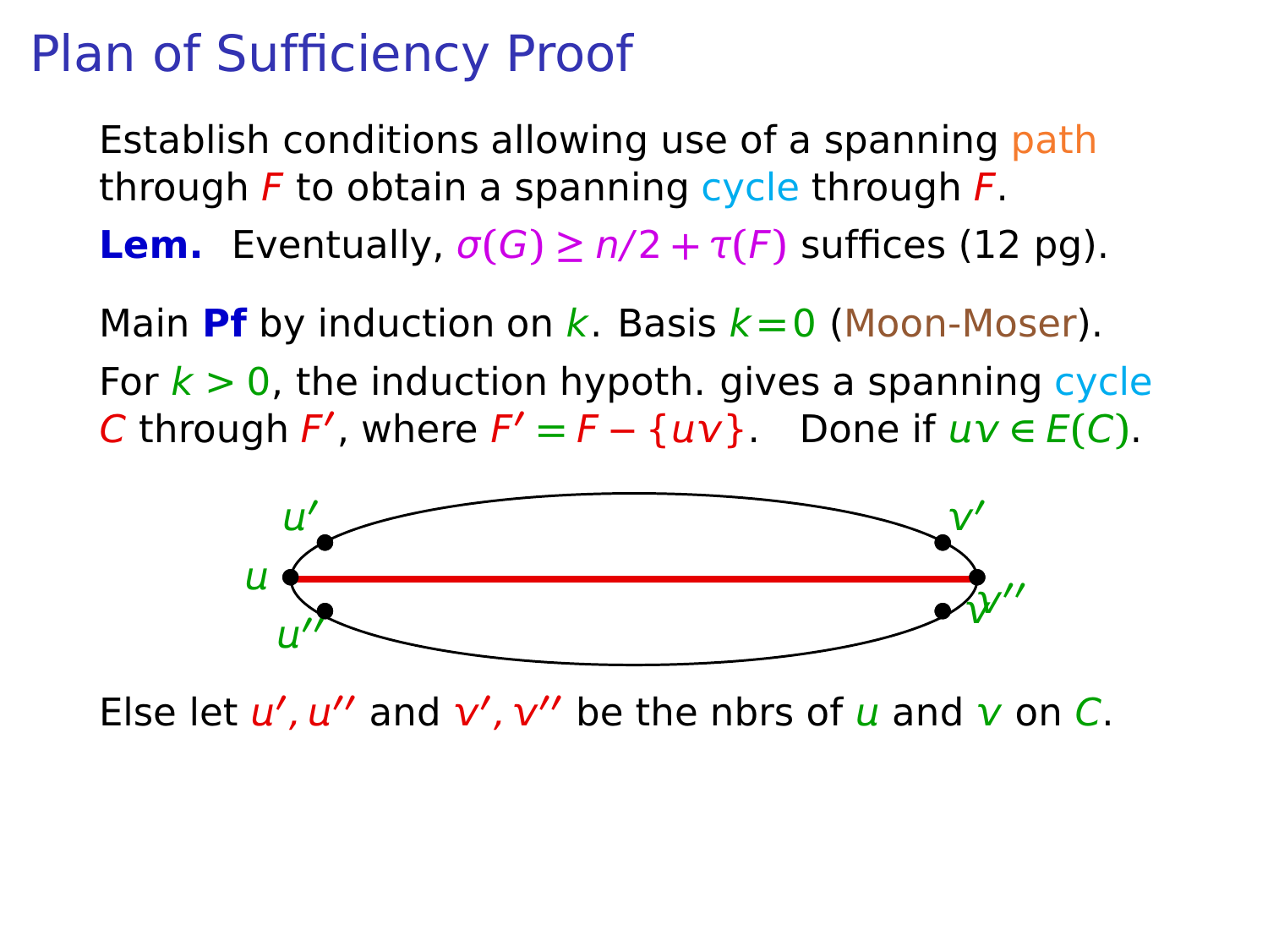Establish conditions allowing use of a spanning path through  $F$  to obtain a spanning cycle through  $F$ .

**Lem.** Eventually,  $\sigma(G) \ge n/2 + \tau(F)$  suffices (12 pg).

Main **Pf** by induction on  $k$ . Basis  $k = 0$  (Moon-Moser). For  $k > 0$ , the induction hypoth. gives a spanning cycle C through F', where  $F' = F - \{ uv \}$ . Done if  $uv \in E(C)$ .



Else let  $u'$ ,  $u''$  and  $v'$ ,  $v''$  be the nbrs of  $u$  and  $v$  on C. Pathlengths at most 2 in  $F \Rightarrow F$  contains at most one edge of C incident to u or v, say uu".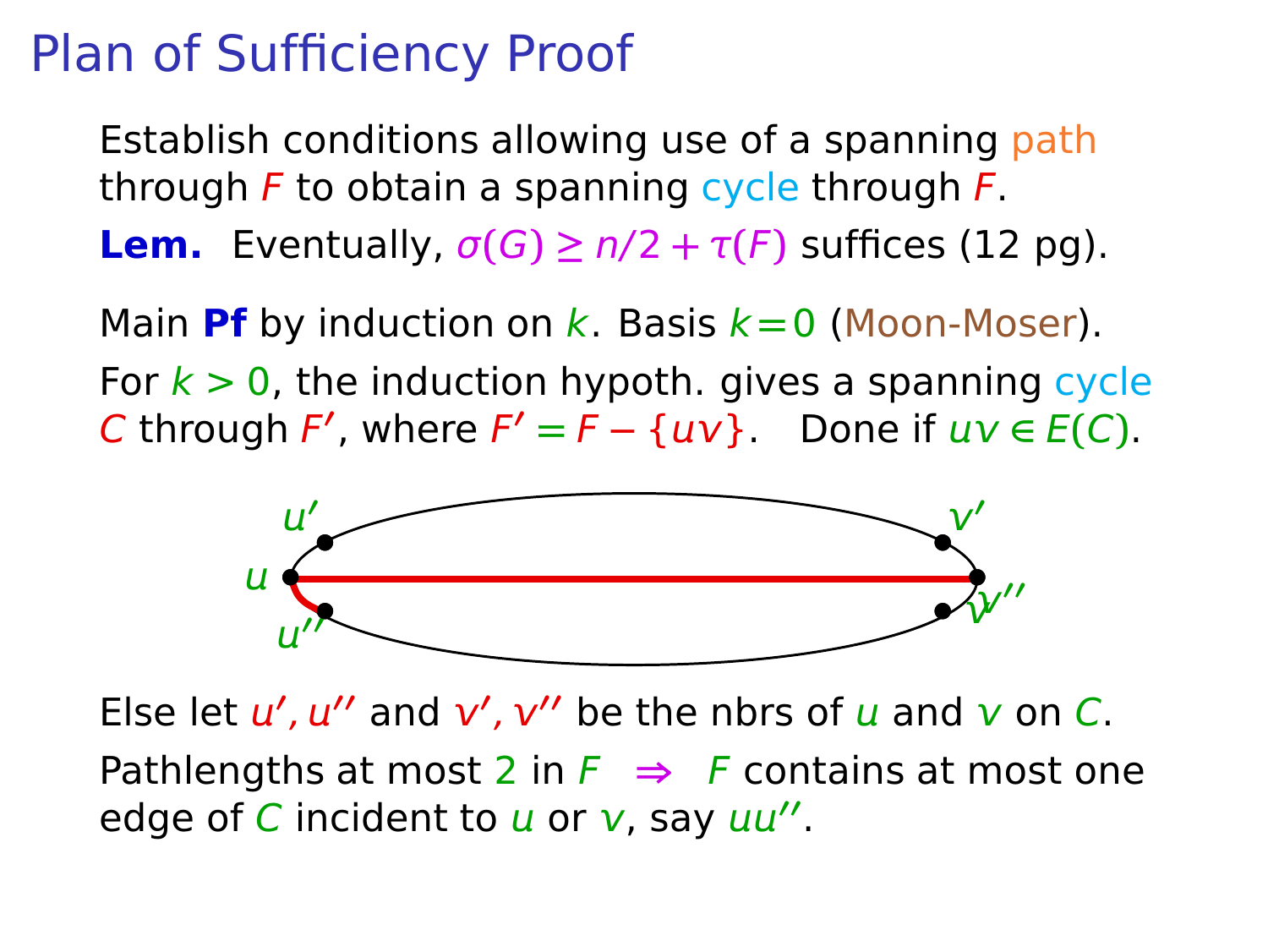Establish conditions allowing use of a spanning path through  $F$  to obtain a spanning cycle through  $F$ . **Lem.** Eventually,  $\sigma(G) \ge n/2 + \tau(F)$  suffices (12 pg).

Main **Pf** by induction on  $k$ . Basis  $k = 0$  (Moon-Moser). For  $k > 0$ , the induction hypoth. gives a spanning cycle C through F', where  $F' = F - \{ uv \}$ . Done if  $uv \in E(C)$ .



Pathlengths at most 2 in  $F \Rightarrow F$  contains at most one edge of C incident to u or v, say uu".

Path  $C[u', v]$  ∪  $vu$  ∪  $C[u, v']$  is a spanning path through F in G. **Lemma** applies!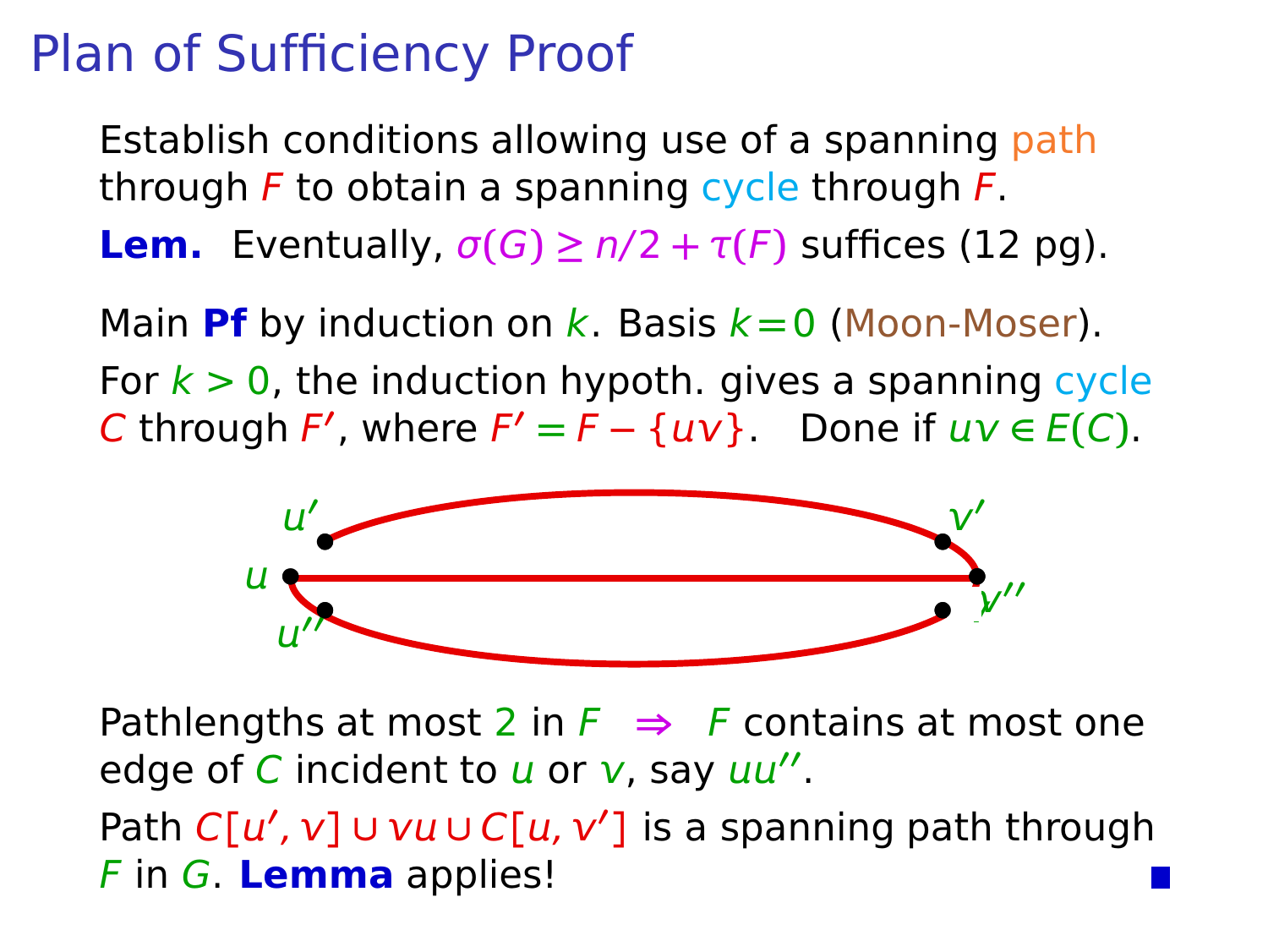**Lem.**  $(k = 0$  [Moon-Moser])  $\sigma(G) \ge n/2 + 1 \Rightarrow G$  has a spanning cycle.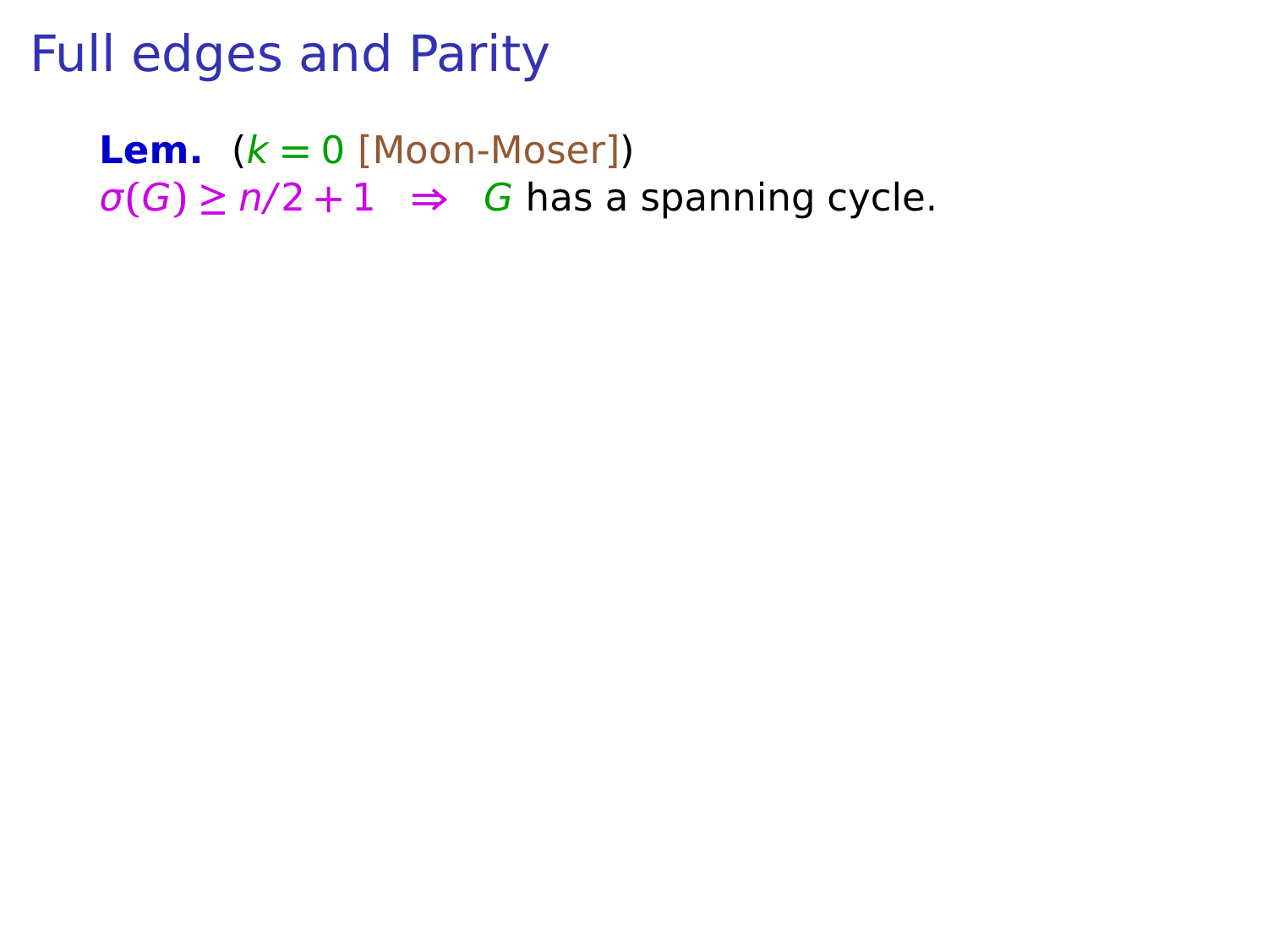**Lem.**  $(k = 0$  [Moon-Moser])  $\sigma(G) \ge n/2 + 1 \Rightarrow G$  has a spanning cycle.

**Pf.** A maximal counterexample has a spanning path P with nonadjacent endpoints.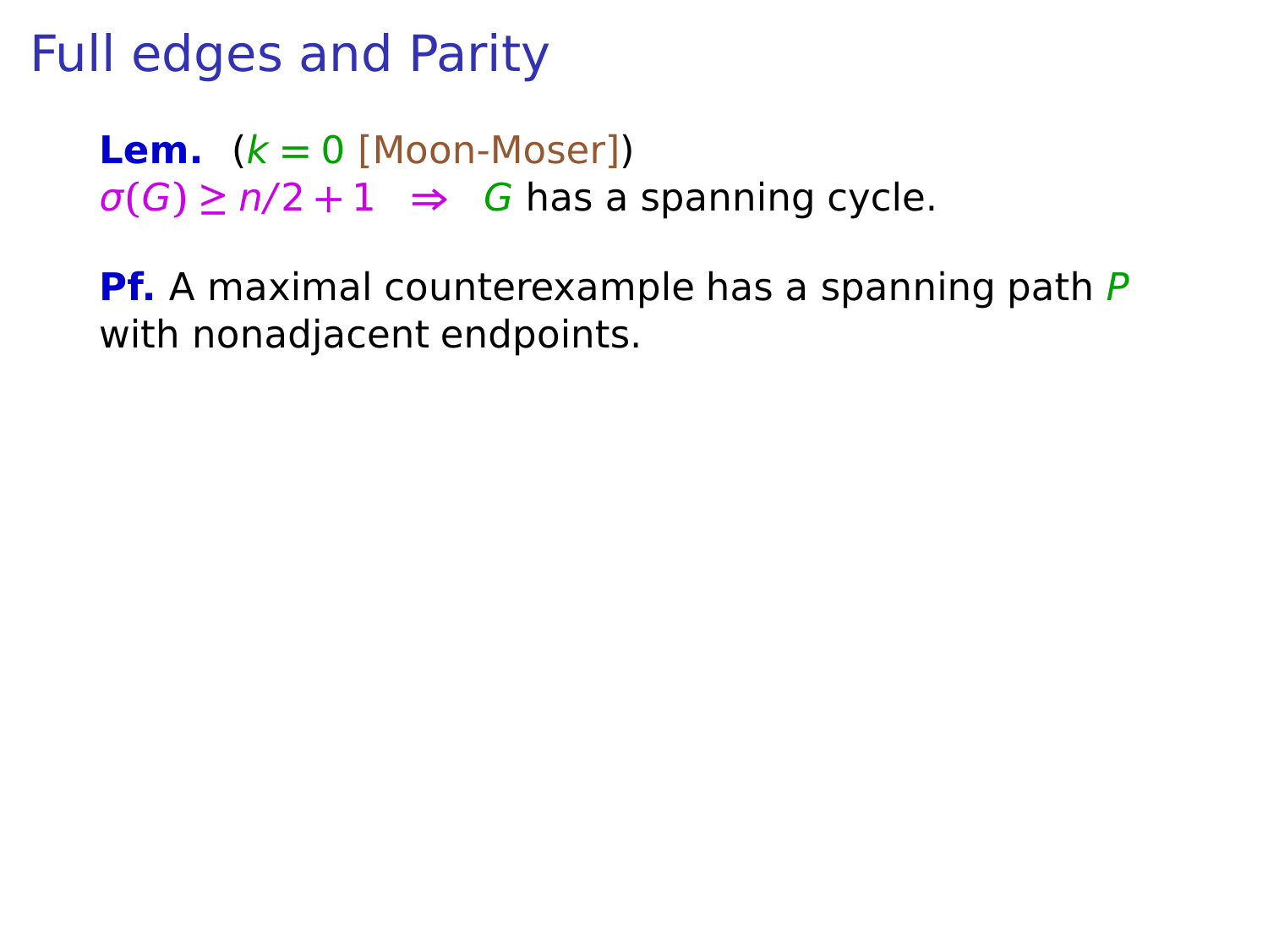**Lem.**  $(k = 0$  [Moon-Moser])  $\sigma(G) \ge n/2 + 1 \Rightarrow G$  has a spanning cycle.

**Pf.** A maximal counterexample has a spanning path P with nonadjacent endpoints.



n/2 odd edges; n/2 **−** 1 even edges.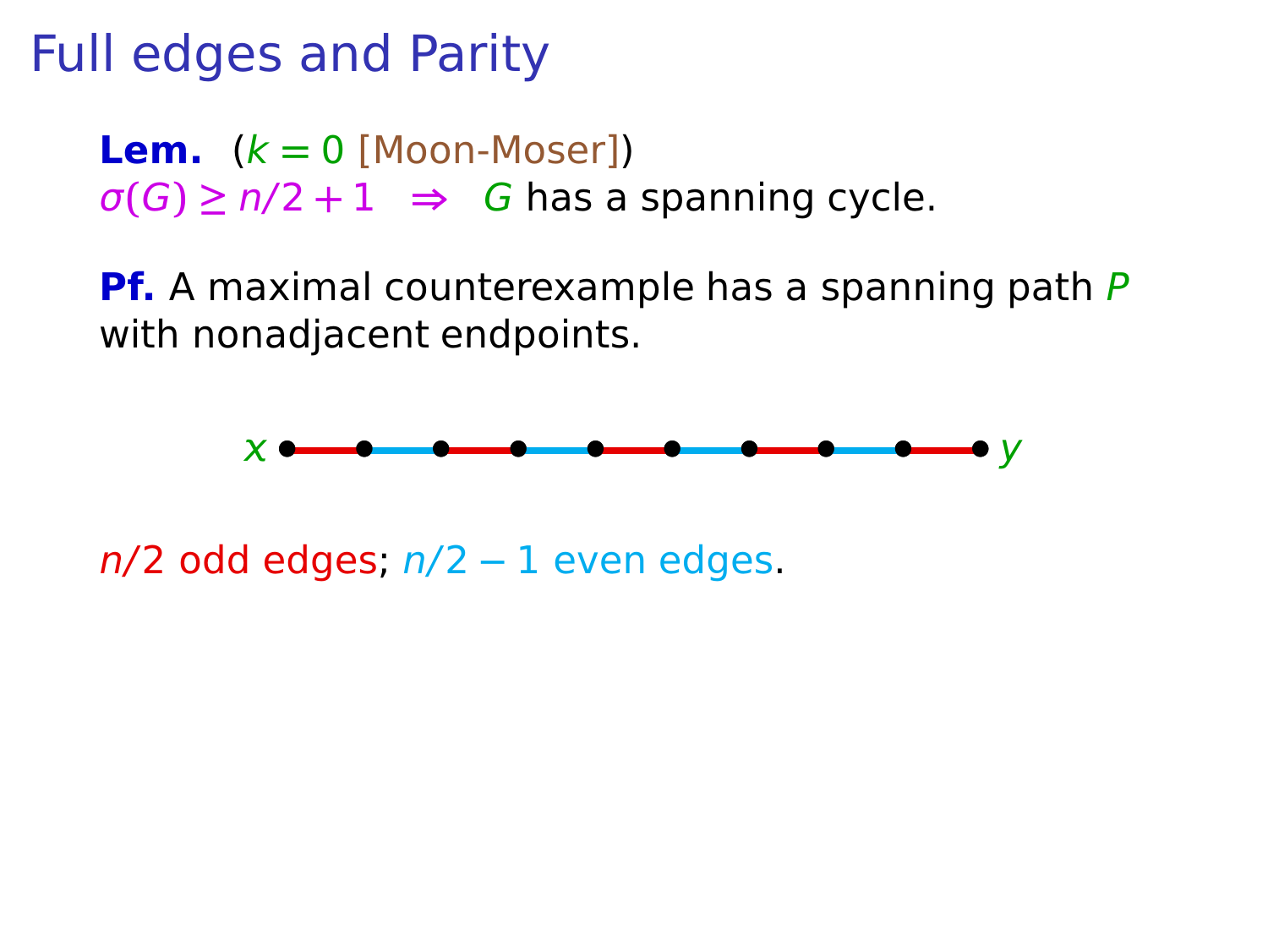**Lem.**  $(k = 0$  [Moon-Moser])  $\sigma(G) \ge n/2 + 1 \Rightarrow G$  has a spanning cycle.

**Pf.** A maximal counterexample has a spanning path P with nonadjacent endpoints.



n/2 odd edges; n/2 **−** 1 even edges.

 $d(x) + d(y) \ge n/2 + 1 \implies$  some odd edge is full.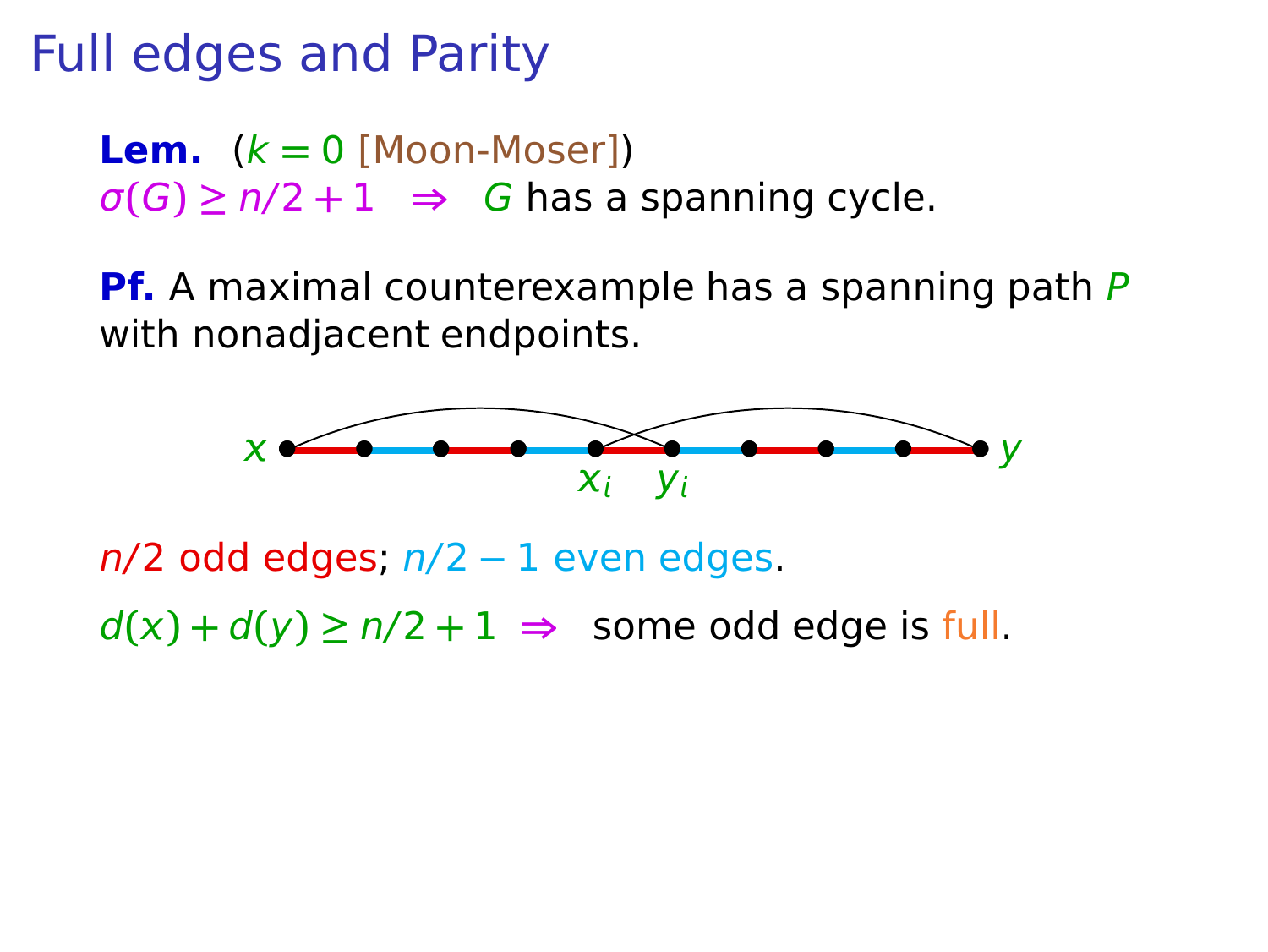**Lem.**  $(k = 0$  [Moon-Moser])  $\sigma(G) \ge n/2 + 1 \Rightarrow G$  has a spanning cycle.

**Pf.** A maximal counterexample has a spanning path P with nonadjacent endpoints.



n/2 odd edges; n/2 **−** 1 even edges.

 $d(x) + d(y) \ge n/2 + 1 \implies$  some odd edge is full. (An edge of  $P$  is full when both endpoints of  $P$  are nbrs.)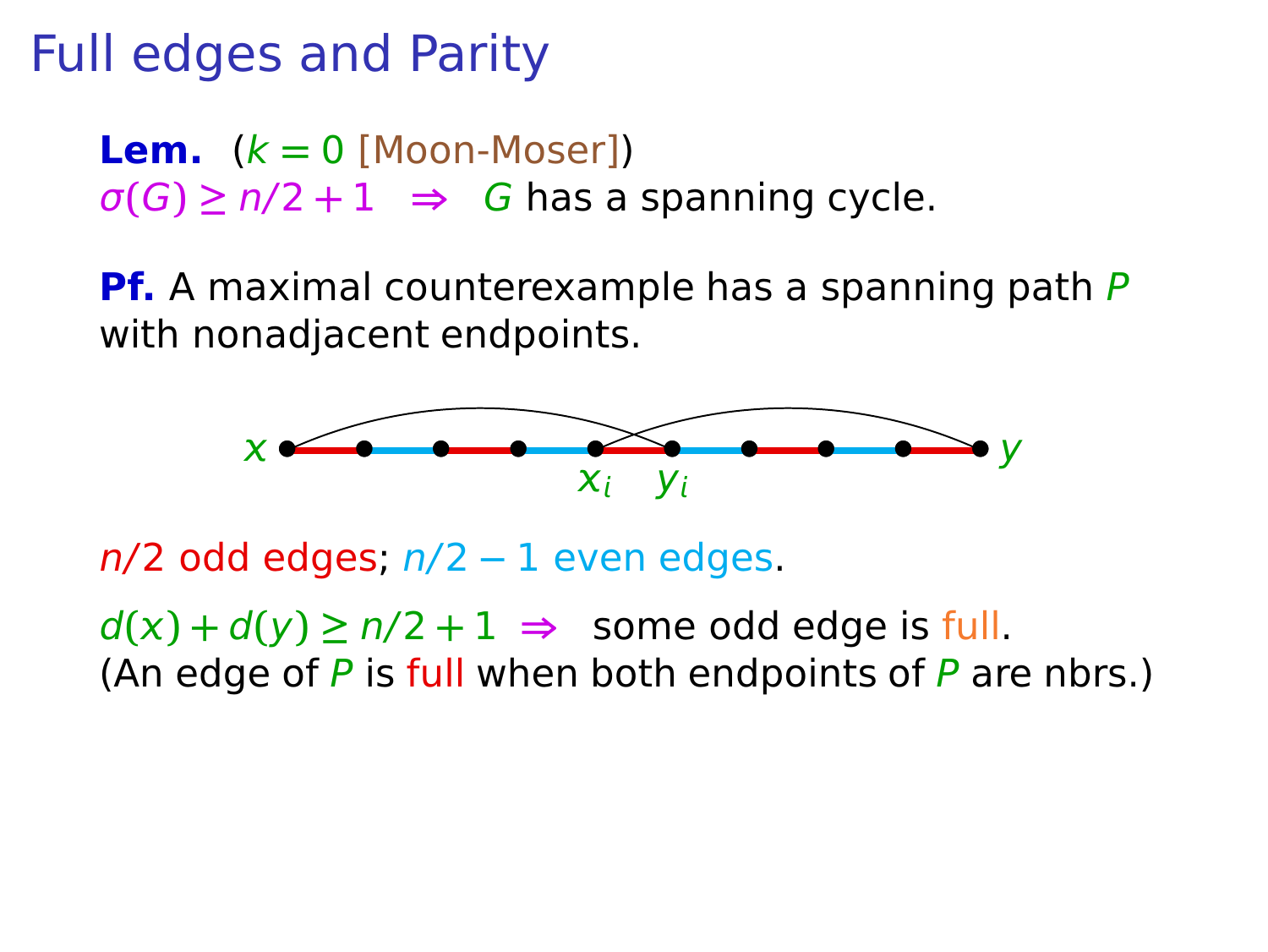**Lem.**  $(k = 0$  [Moon-Moser])  $\sigma(G) \ge n/2 + 1 \implies G$  has a spanning cycle.

**Pf.** A maximal counterexample has a spanning path P with nonadjacent endpoints.



n/2 odd edges; n/2 **−** 1 even edges.

 $d(x) + d(y) \ge n/2 + 1 \implies$  some odd edge is full. (An edge of  $P$  is full when both endpoints of  $P$  are nbrs.)

—Switch!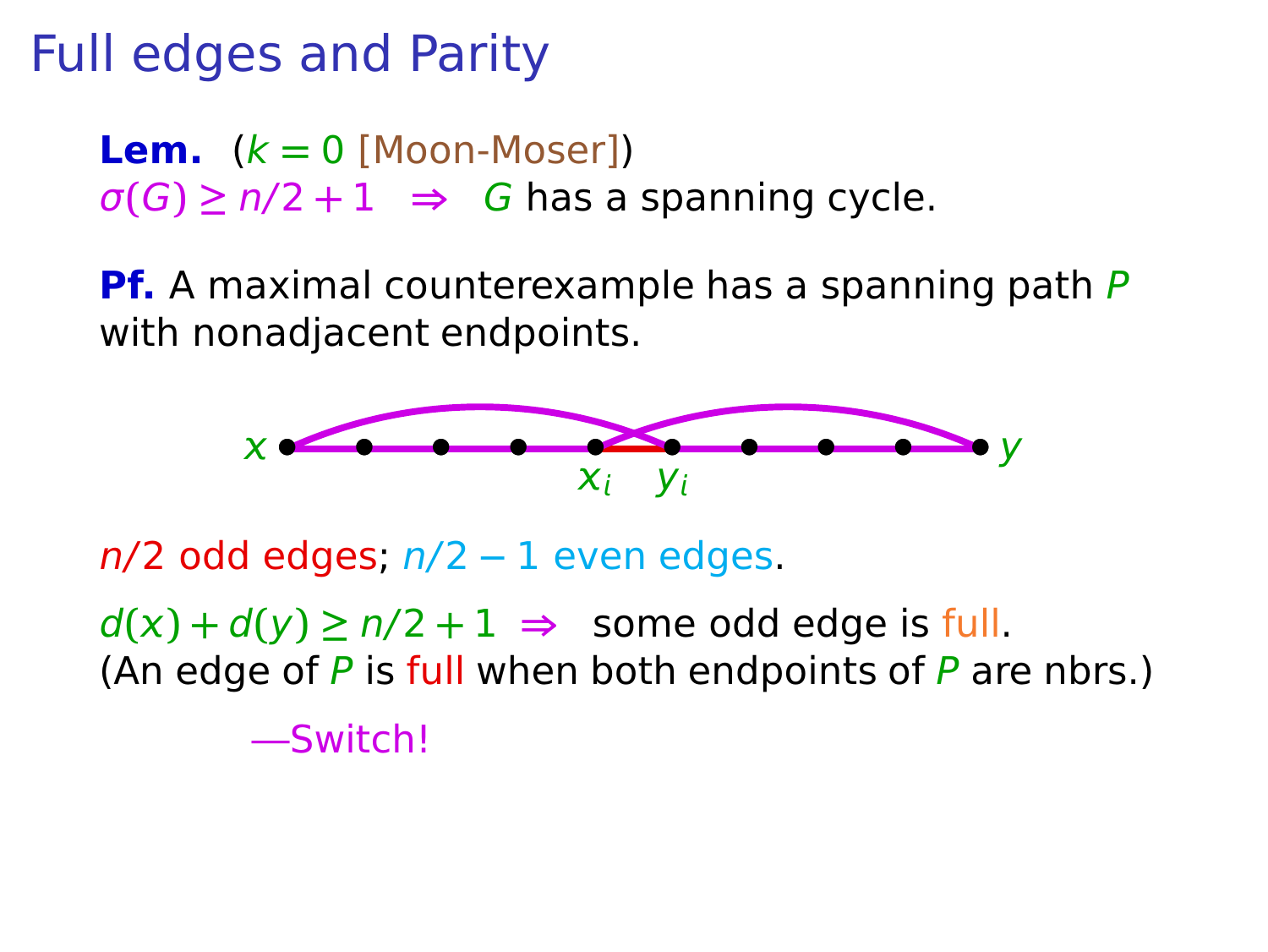**Lem.**  $(k = 0$  [Moon-Moser])  $\sigma(G) \ge n/2 + 1 \implies G$  has a spanning cycle.

**Pf.** A maximal counterexample has a spanning path P with nonadjacent endpoints.



n/2 odd edges; n/2 **−** 1 even edges.

 $d(x) + d(y) \ge n/2 + 1 \implies$  some odd edge is full. (An edge of  $P$  is full when both endpoints of  $P$  are nbrs.)

—Switch!

**Obs.** An unselected full odd edge turns a spanning path through  $F$  into a spanning cycle though  $F$ .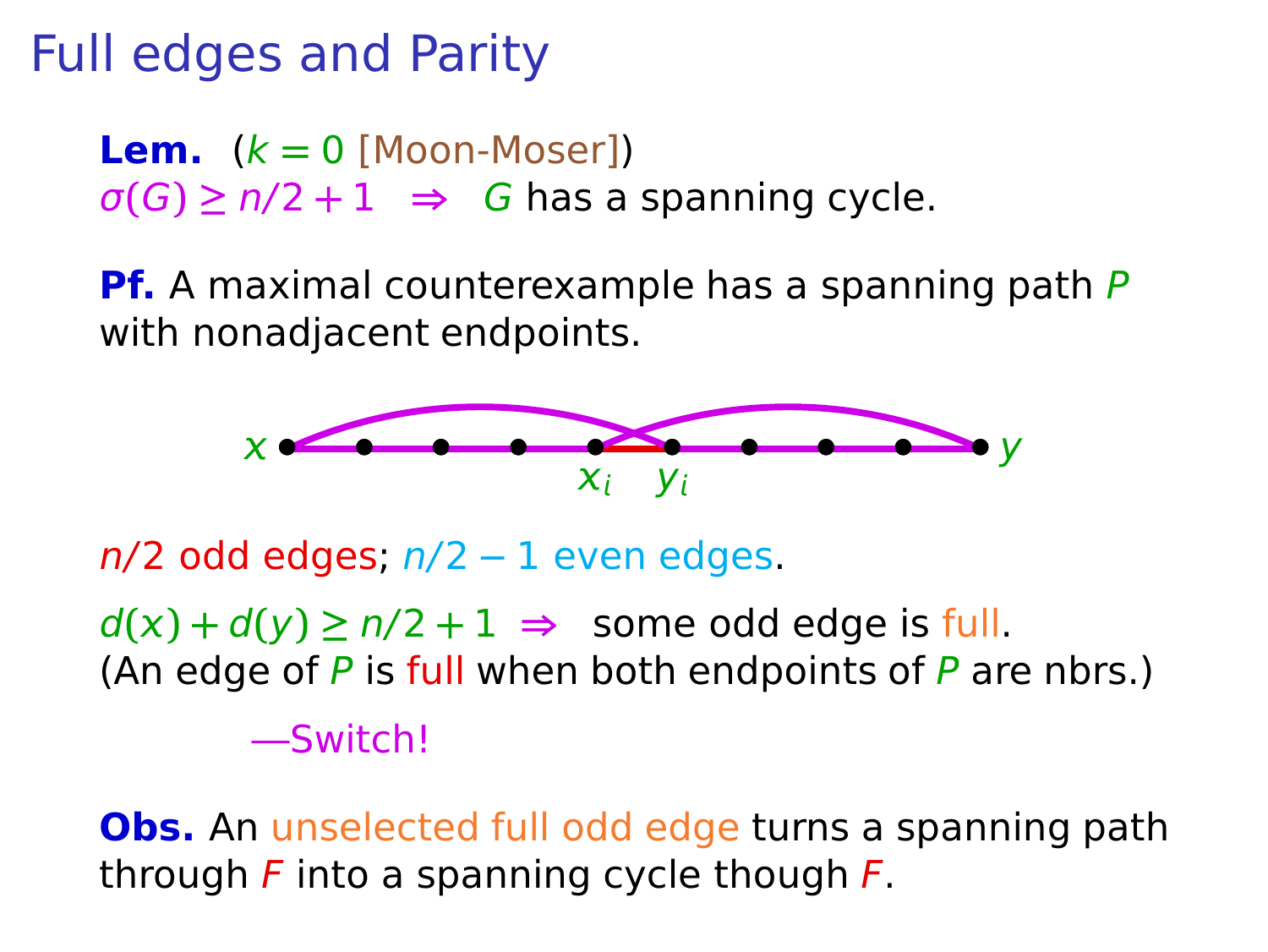**Lem.** If a spanning path P through F has a full selected even edge in  $F_1$ , then some spanning path O through F has fewer than  $\lceil k/2 \rceil$  selected odd edges.



**Pf.** Compare P and alternative, P'.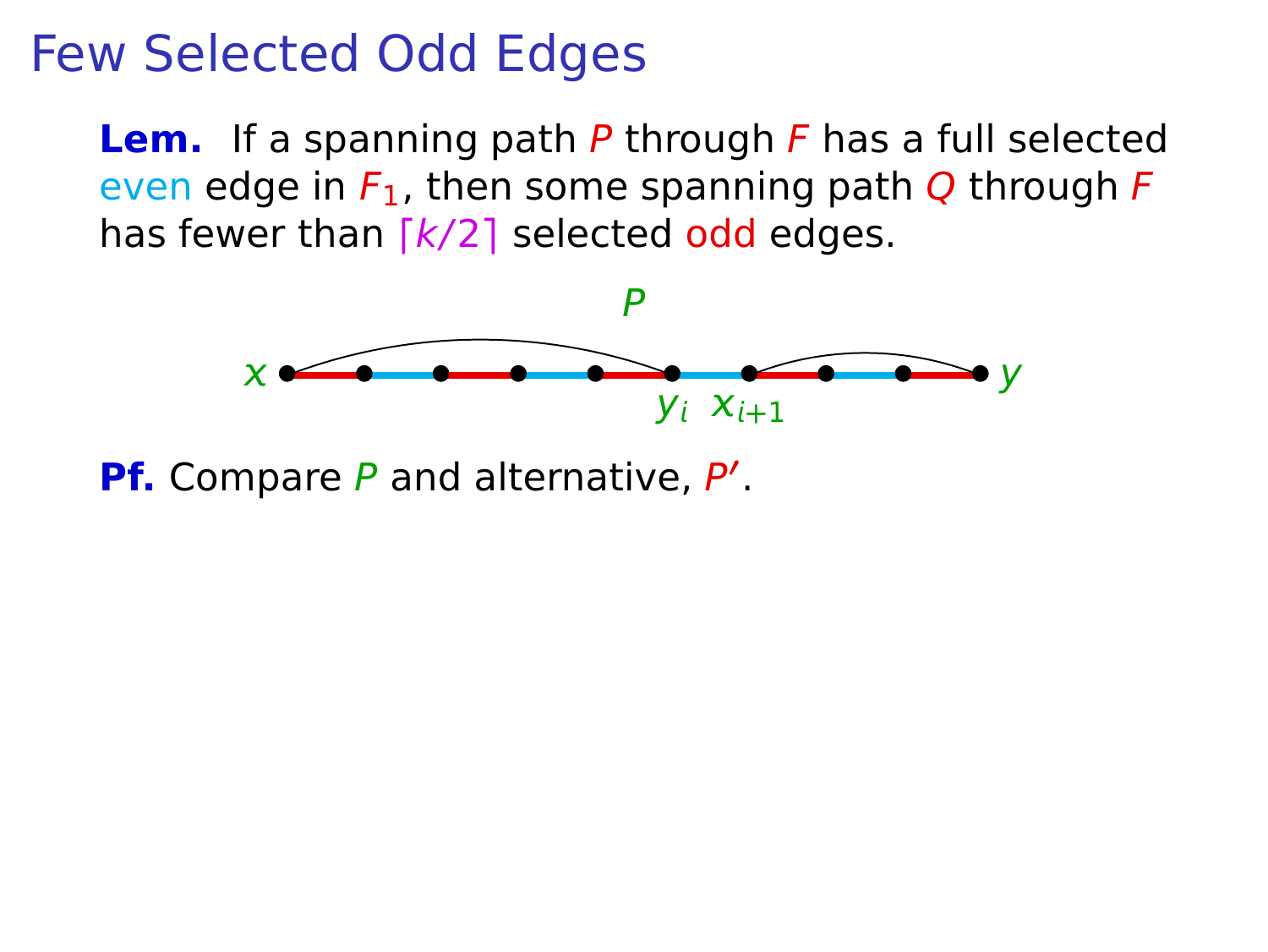**Lem.** If a spanning path P through F has a full selected even edge in  $F_1$ , then some spanning path Q through F has fewer than  $\lceil k/2 \rceil$  selected odd edges.



**Pf.** Compare P and alternative, P'. (Also through F!)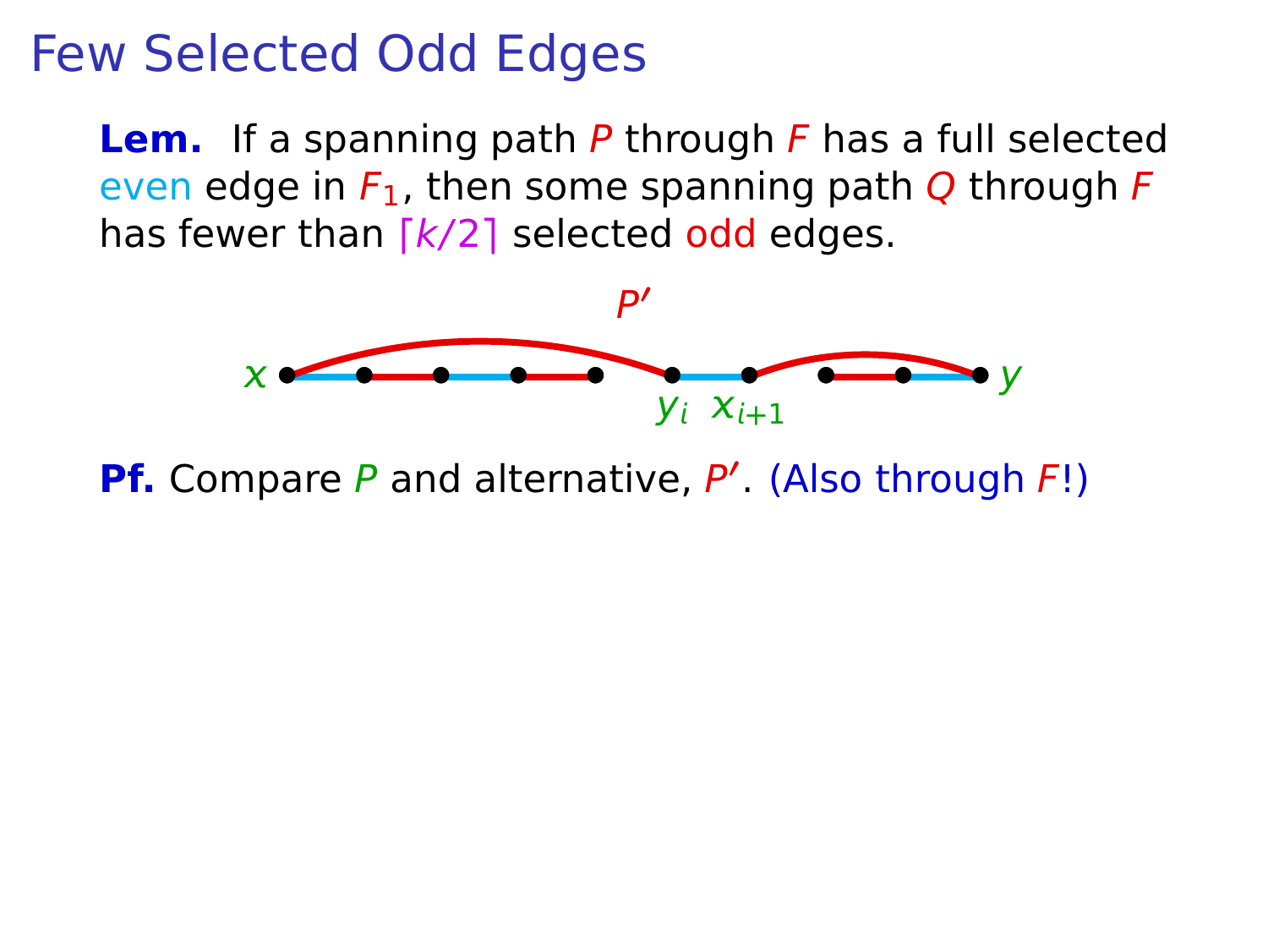**Lem.** If a spanning path P through F has a full selected even edge in  $F_1$ , then some spanning path Q through F has fewer than  $\lceil k/2 \rceil$  selected odd edges.



**Pf.** Compare P and alternative, P'. (Also through F!) Edge  $y_i x_{i+1}$  is odd in neither P nor P'; other selected edges are odd in exactly one.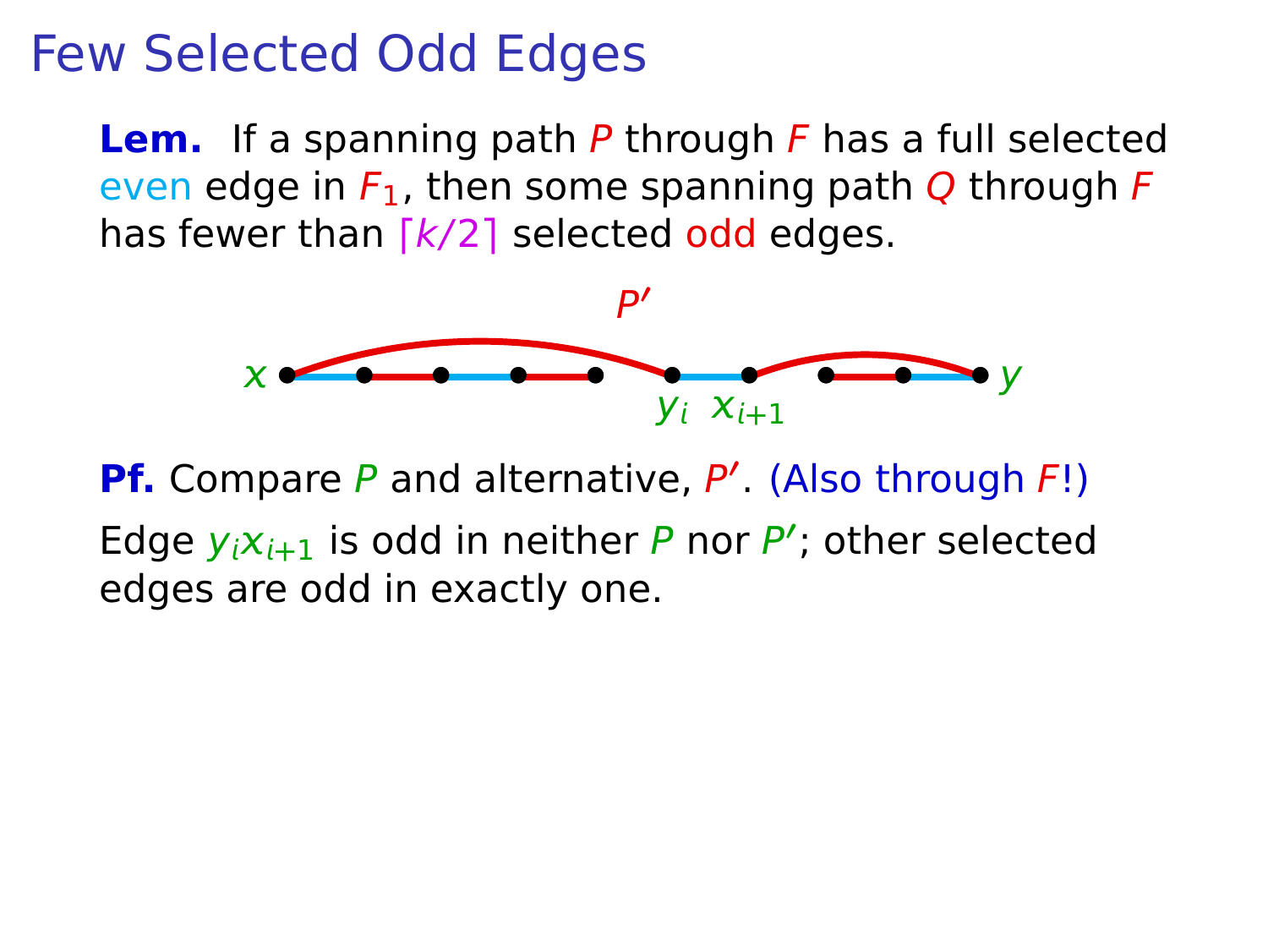**Lem.** If a spanning path P through F has a full selected even edge in  $F_1$ , then some spanning path Q through F has fewer than  $\lceil k/2 \rceil$  selected odd edges.



**Pf.** Compare P and alternative, P'. (Also through F!)

Edge  $y_i x_{i+1}$  is odd in neither P nor P'; other selected edges are odd in exactly one.

Choose  $Q \in \{P, P'\}$  with fewest selected odd edges:  $|E_{odd}(Q) \cap F|$  ≤  $|(k-1)/2|$  <  $\lceil k/2 \rceil$ .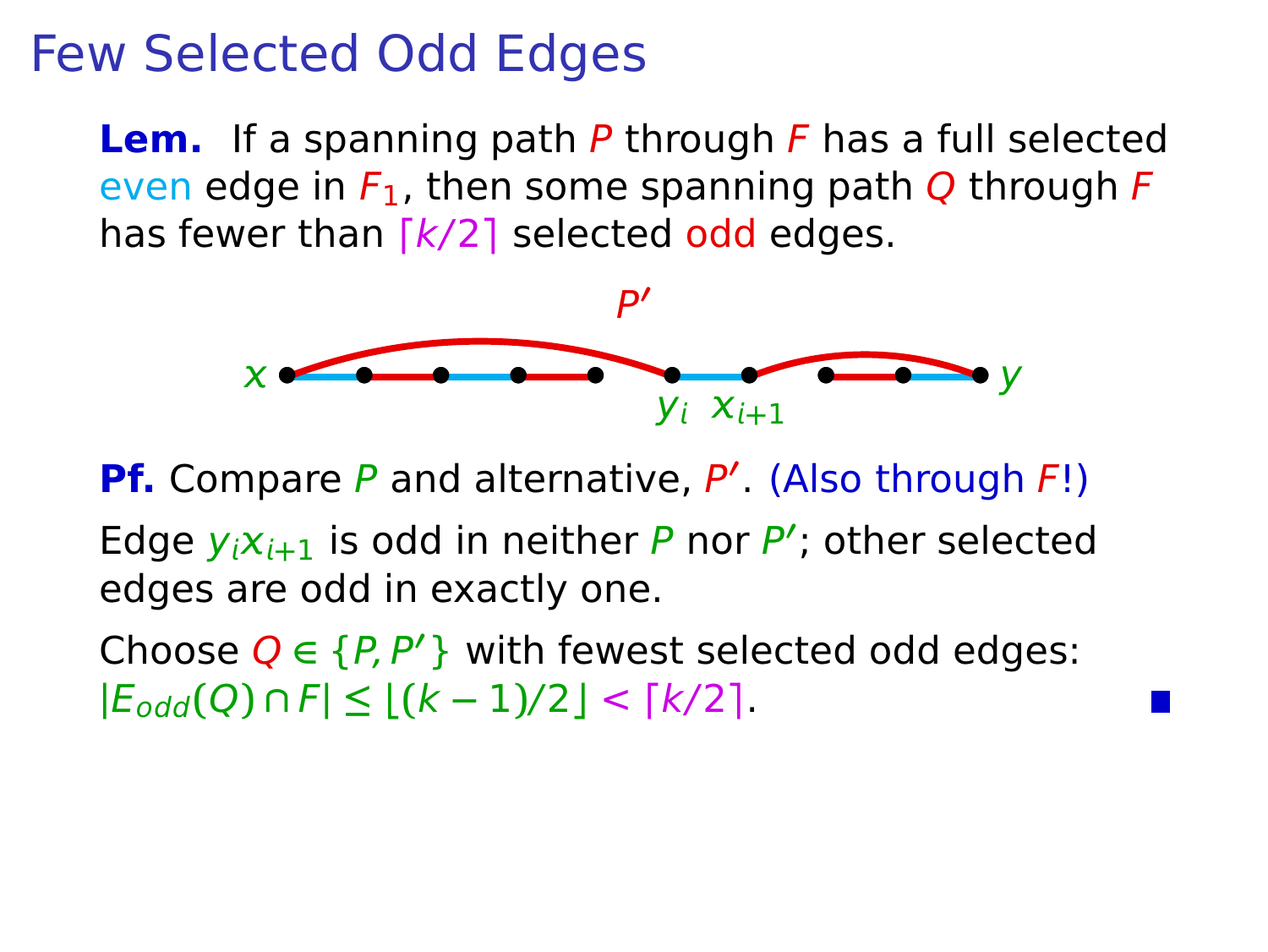**Lem.** If a spanning path P through F has a full selected even edge in  $F_1$ , then some spanning path Q through F has fewer than  $\lceil k/2 \rceil$  selected odd edges.



**Pf.** Compare P and alternative, P'. (Also through F!)

Edge  $y_i x_{i+1}$  is odd in neither P nor P'; other selected edges are odd in exactly one.

Choose  $Q \in \{P, P'\}$  with fewest selected odd edges:  $|E_{odd}(Q) \cap F|$  ≤  $|(k-1)/2|$  <  $\lceil k/2 \rceil$ .

**Obs.**  $\sigma(G) \ge n/2 + \lceil k/2 \rceil$  and  $|E_{odd}(Q) \cap F| < \lceil k/2 \rceil$ 

- **⇒** ∃ an unselected full odd edge along P
- **⇒** ∃ spanning cycle through F.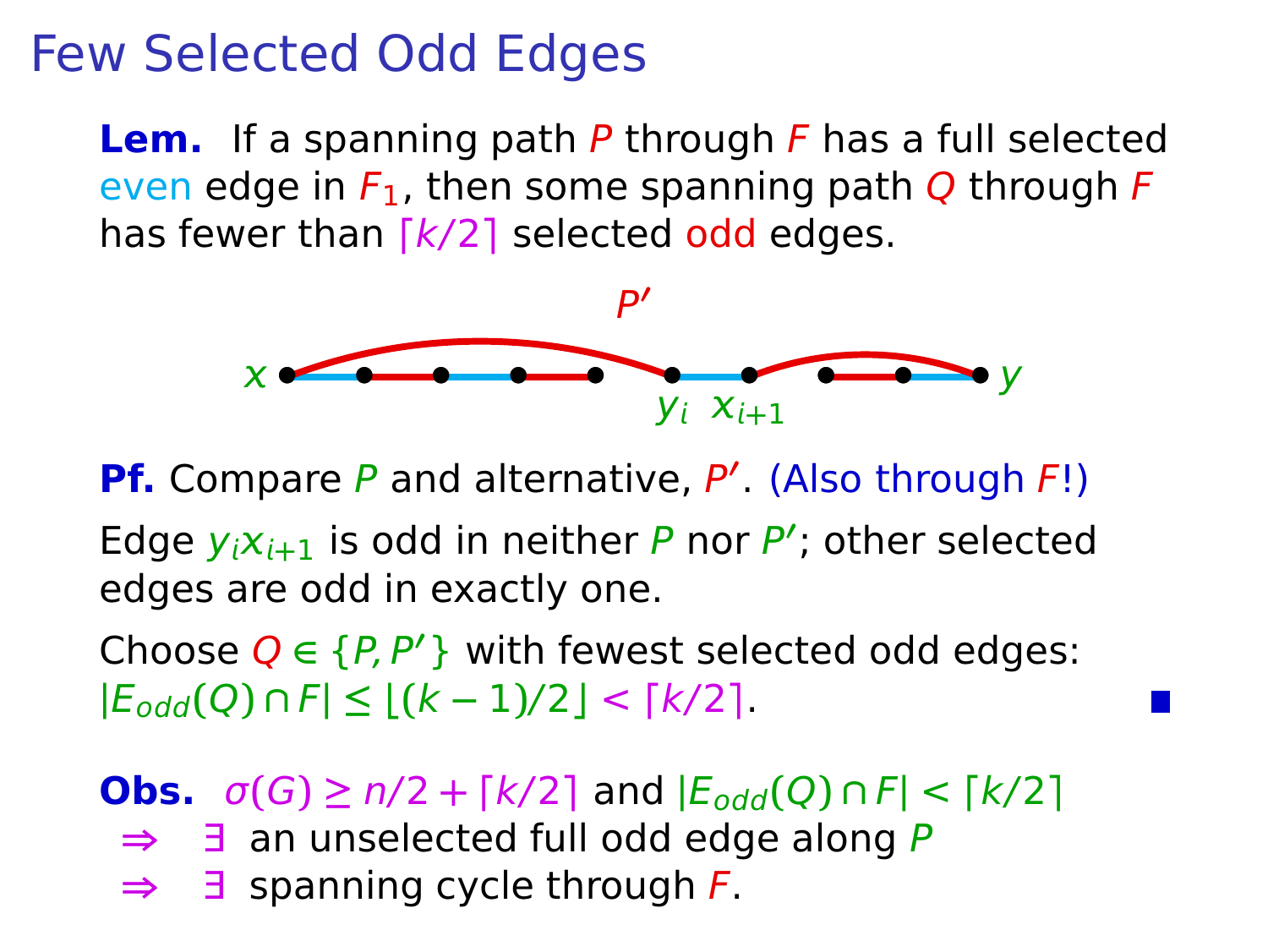**Suffic. Conditions** for a spanning path P through F to give spanning cycle through F (when  $\sigma(G) \ge n/2 + \tau(F)$ ).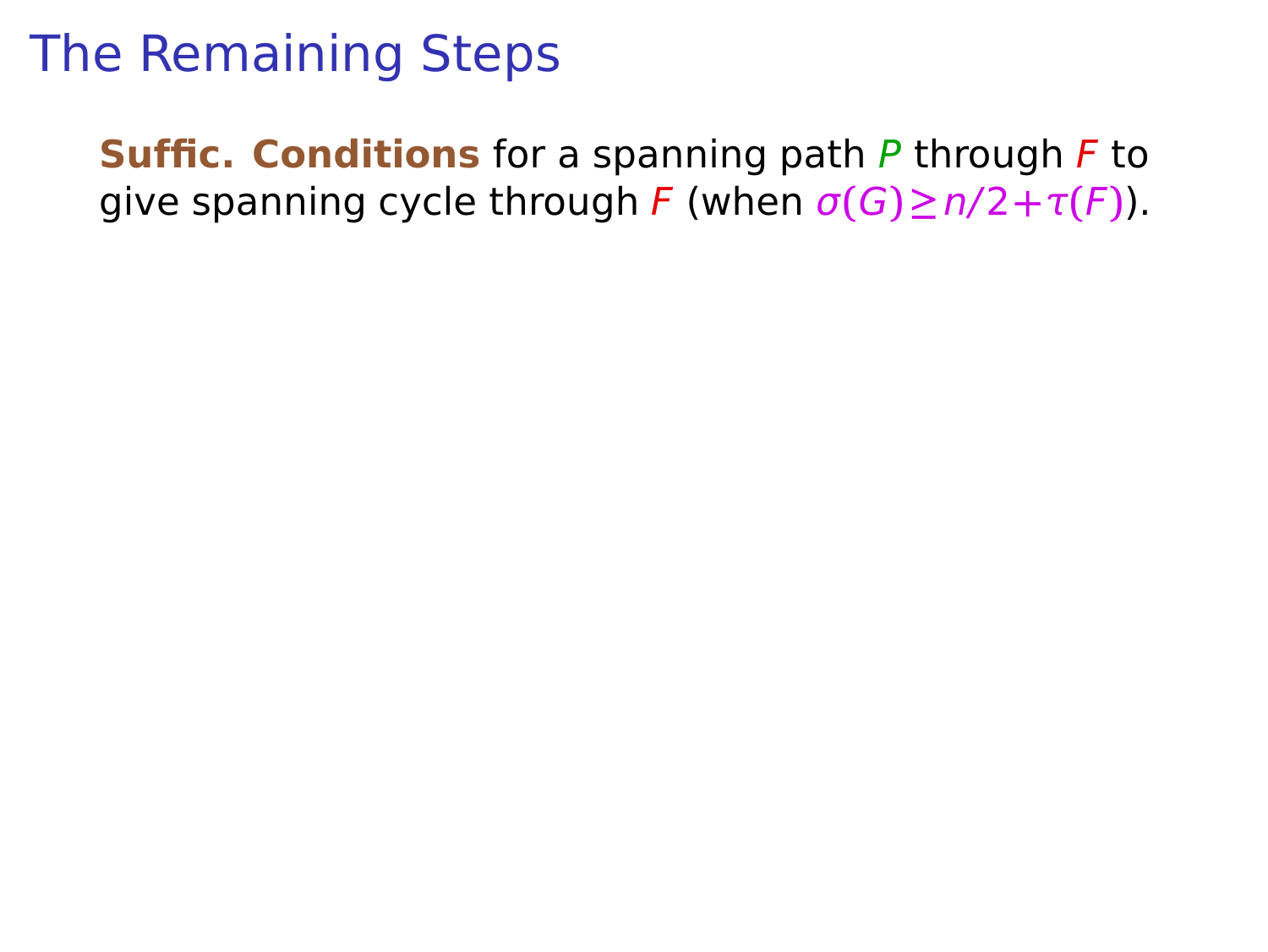**Suffic. Conditions** for a spanning path P through F to give spanning cycle through F (when  $\sigma(G) \ge n/2 + \tau(F)$ ).

**•** Some full odd edge on P is unselected (not in F).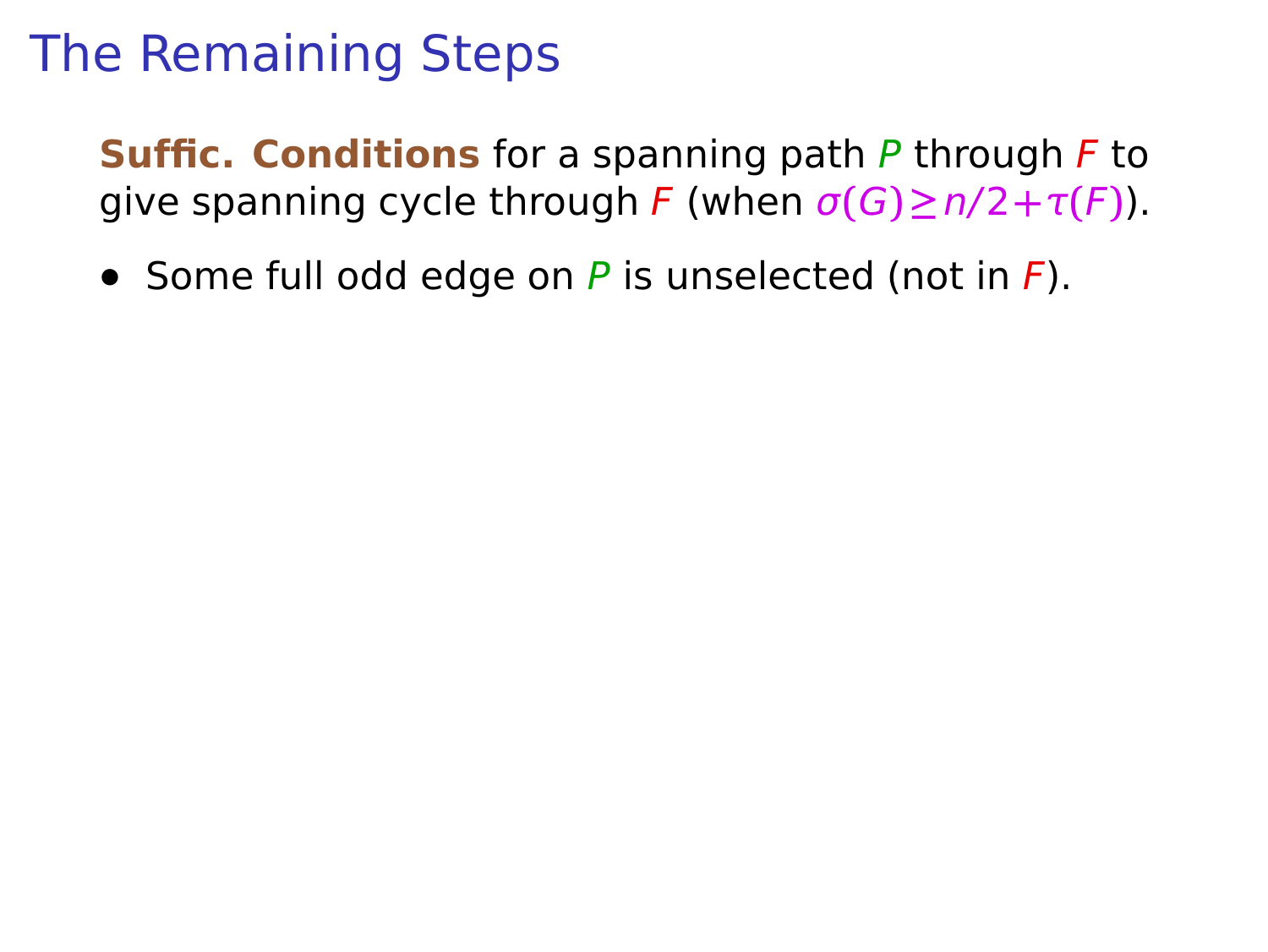**Suffic. Conditions** for a spanning path P through F to give spanning cycle through F (when  $\sigma(G) \ge n/2 + \tau(F)$ ).

- **•** Some full odd edge on P is unselected (not in F).
- Some full even edge on  $P$  is in  $F_1$ . (Fewer than **⌊**k/2**⌋** selected odd edges.)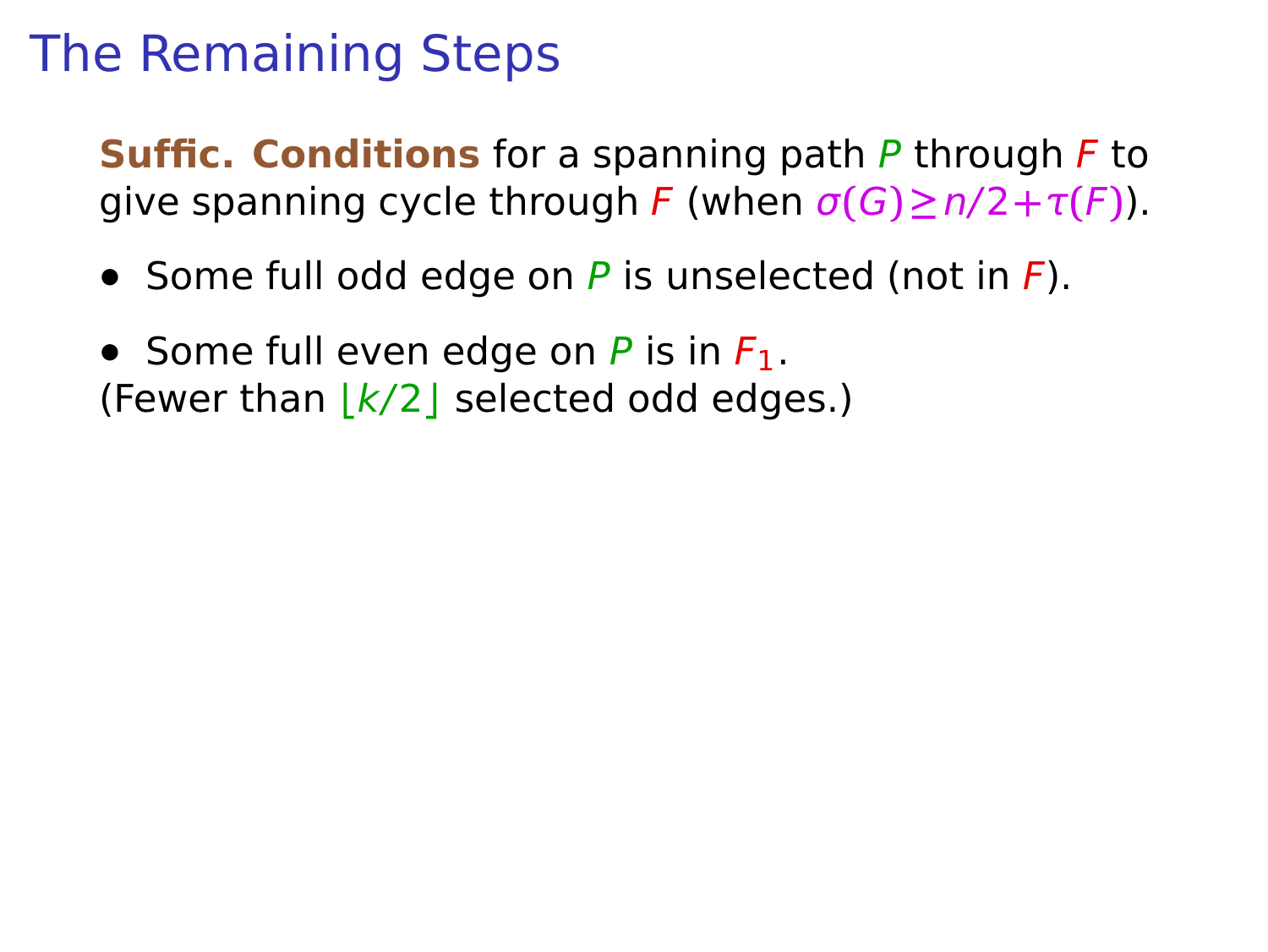**Suffic. Conditions** for a spanning path P through F to give spanning cycle through F (when  $\sigma(G) \ge n/2 + \tau(F)$ ).

- **•** Some full odd edge on P is unselected (not in F).
- Some full even edge on P is in F<sub>1</sub>. (Fewer than **⌊**k/2**⌋** selected odd edges.)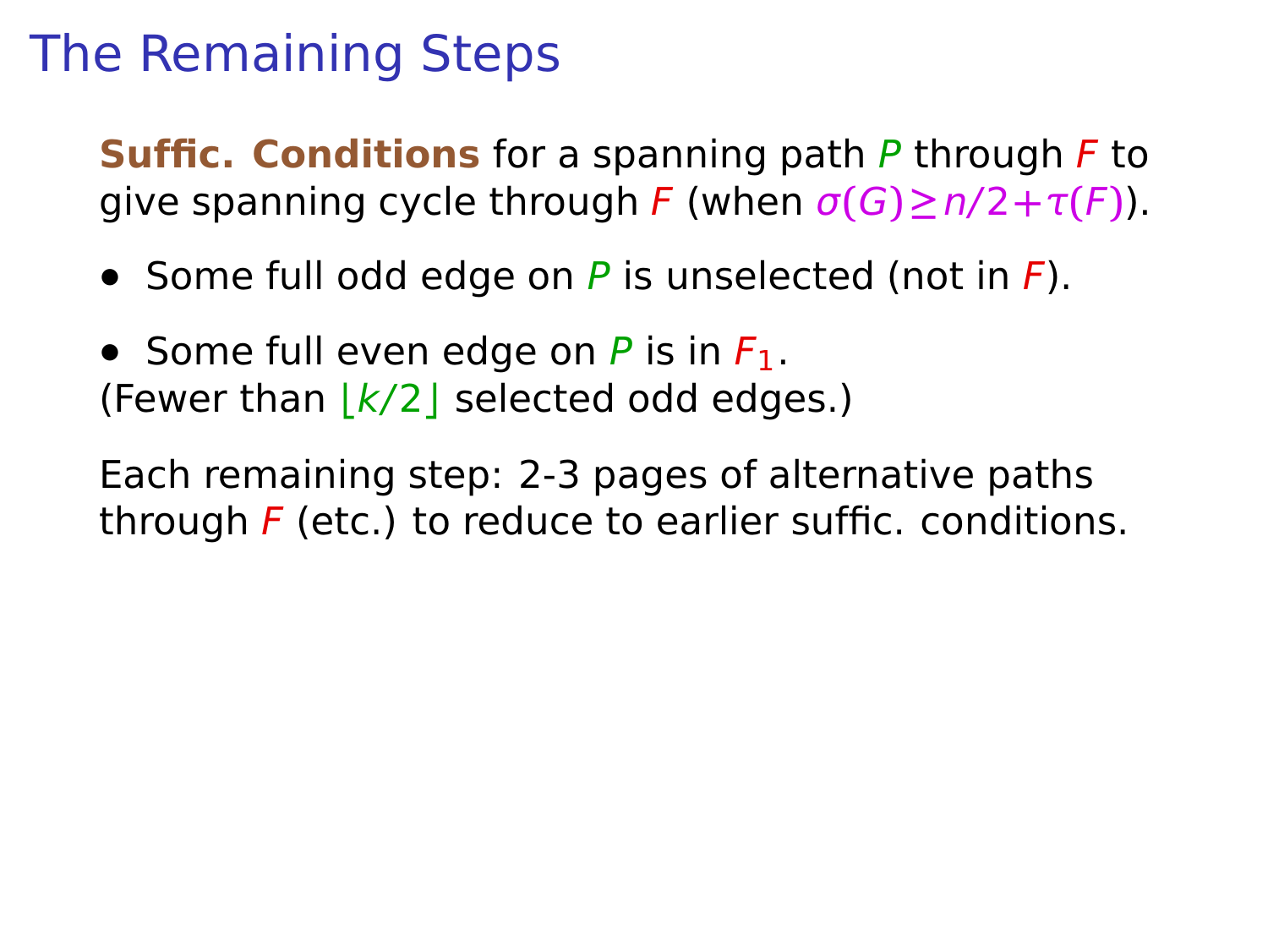**Suffic. Conditions** for a spanning path P through F to give spanning cycle through F (when  $\sigma(G) \ge n/2 + \tau(F)$ ).

- **•** Some full odd edge on P is unselected (not in F).
- Some full even edge on P is in F<sub>1</sub>. (Fewer than **⌊**k/2**⌋** selected odd edges.)

Each remaining step: 2-3 pages of alternative paths through  $F$  (etc.) to reduce to earlier suffic. conditions.

**•** Selected edges split half odd, half even along P.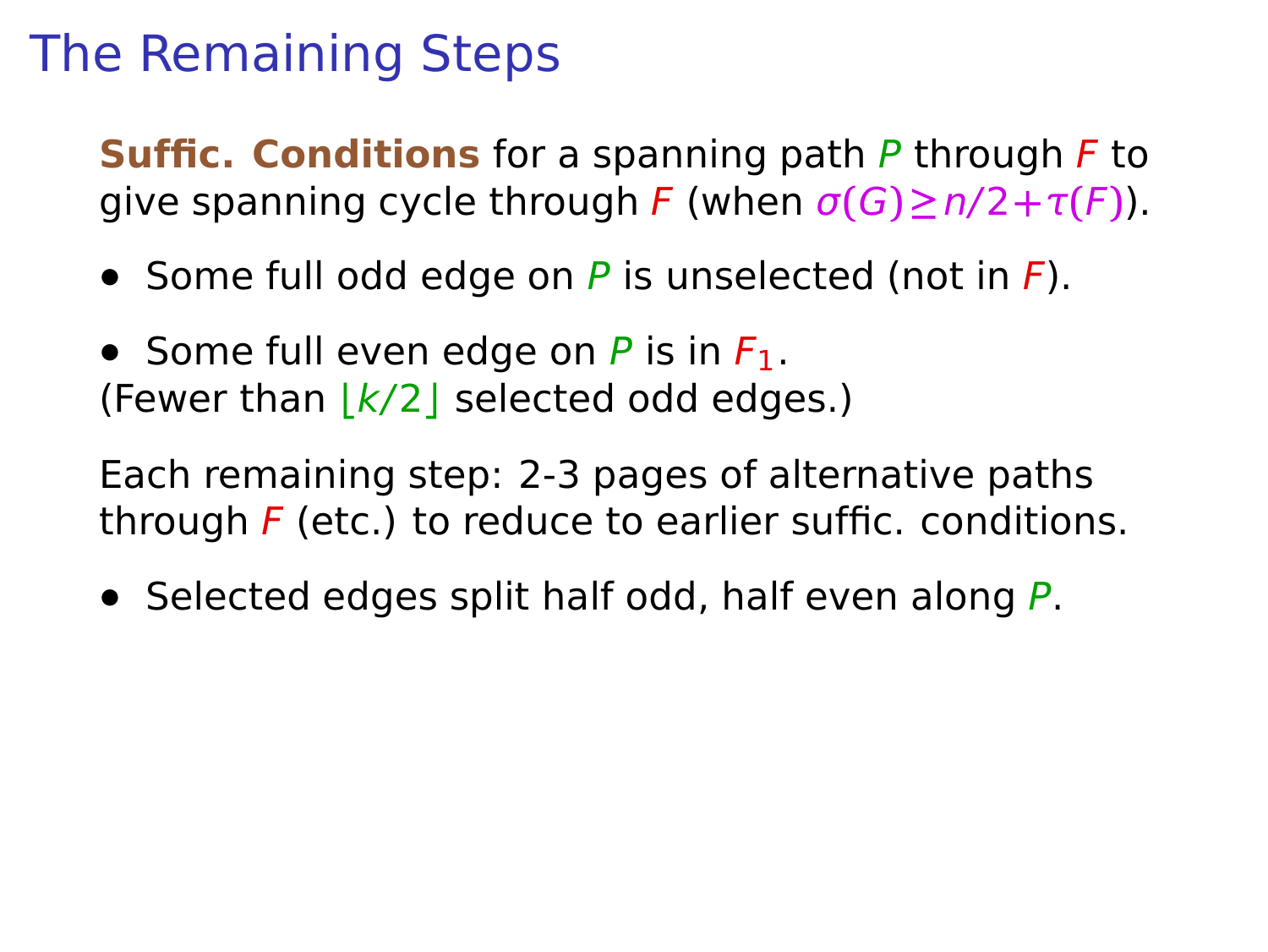**Suffic. Conditions** for a spanning path P through F to give spanning cycle through F (when  $\sigma(G) \ge n/2 + \tau(F)$ ).

- **•** Some full odd edge on P is unselected (not in F).
- Some full even edge on  $P$  is in  $F_1$ . (Fewer than **⌊**k/2**⌋** selected odd edges.)

- **•** Selected edges split half odd, half even along P.
- **•** Both end edges of P are unselected.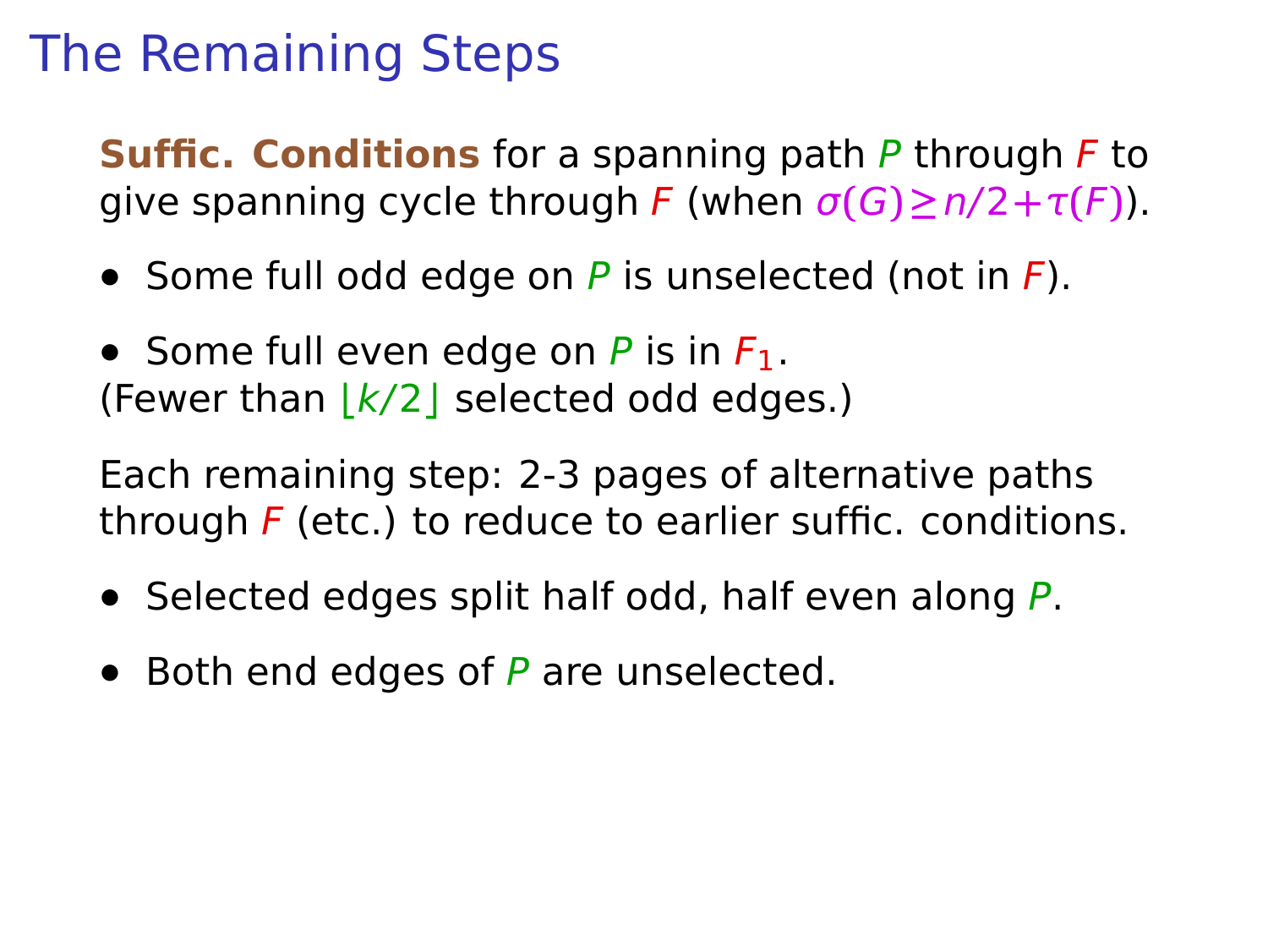**Suffic. Conditions** for a spanning path P through F to give spanning cycle through F (when  $\sigma(G) \ge n/2 + \tau(F)$ ).

- **•** Some full odd edge on P is unselected (not in F).
- Some full even edge on  $P$  is in  $F_1$ . (Fewer than **⌊**k/2**⌋** selected odd edges.)

- **•** Selected edges split half odd, half even along P.
- **•** Both end edges of P are unselected.
- One end edge of P is unselected.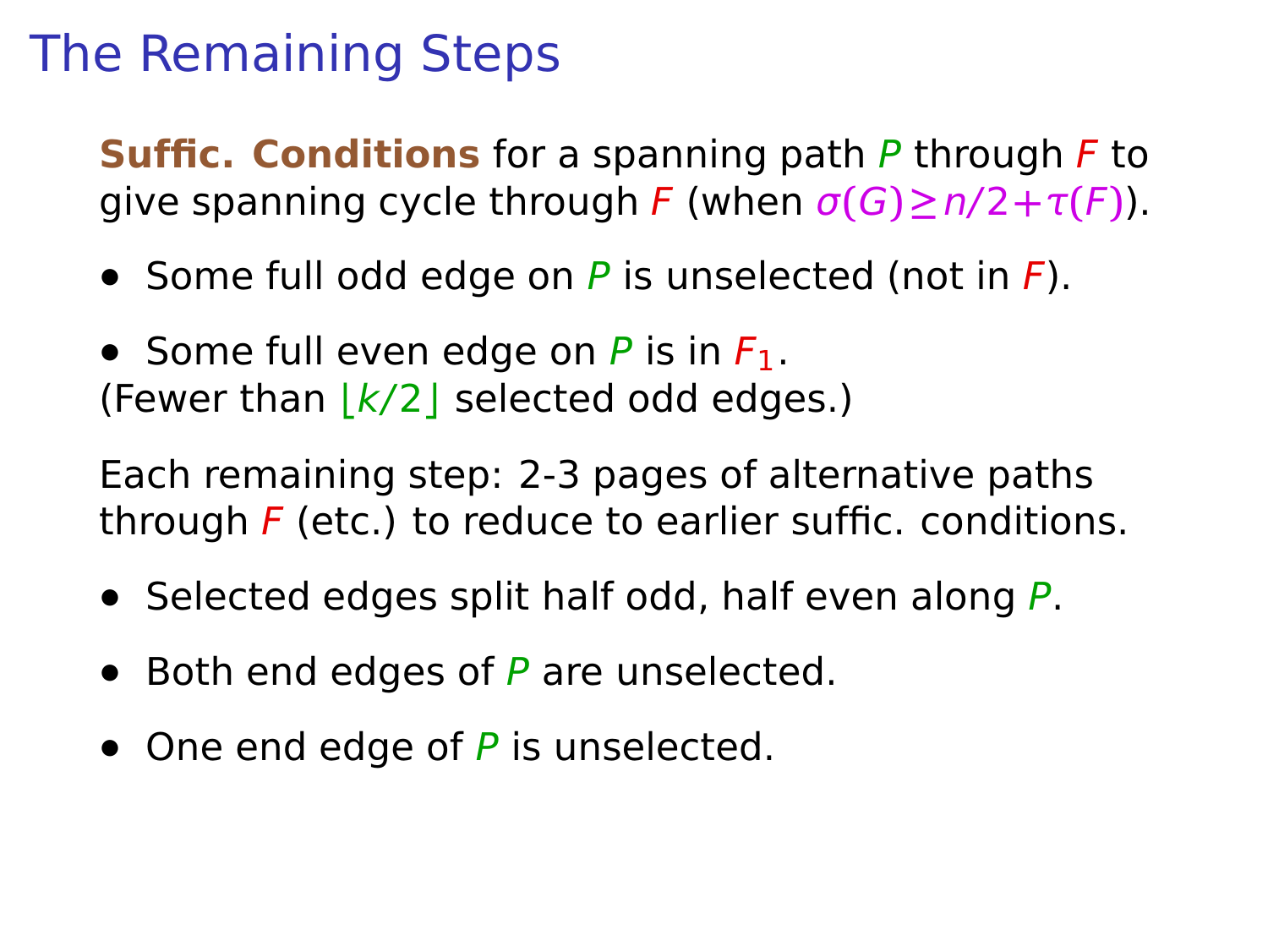**Suffic. Conditions** for a spanning path P through F to give spanning cycle through F (when  $\sigma(G) \ge n/2 + \tau(F)$ ).

- **•** Some full odd edge on P is unselected (not in F).
- Some full even edge on  $P$  is in  $F_1$ . (Fewer than **⌊**k/2**⌋** selected odd edges.)

- **•** Selected edges split half odd, half even along P.
- **•** Both end edges of P are unselected.
- One end edge of P is unselected.
- **•** Neither end edge of P is unselected.